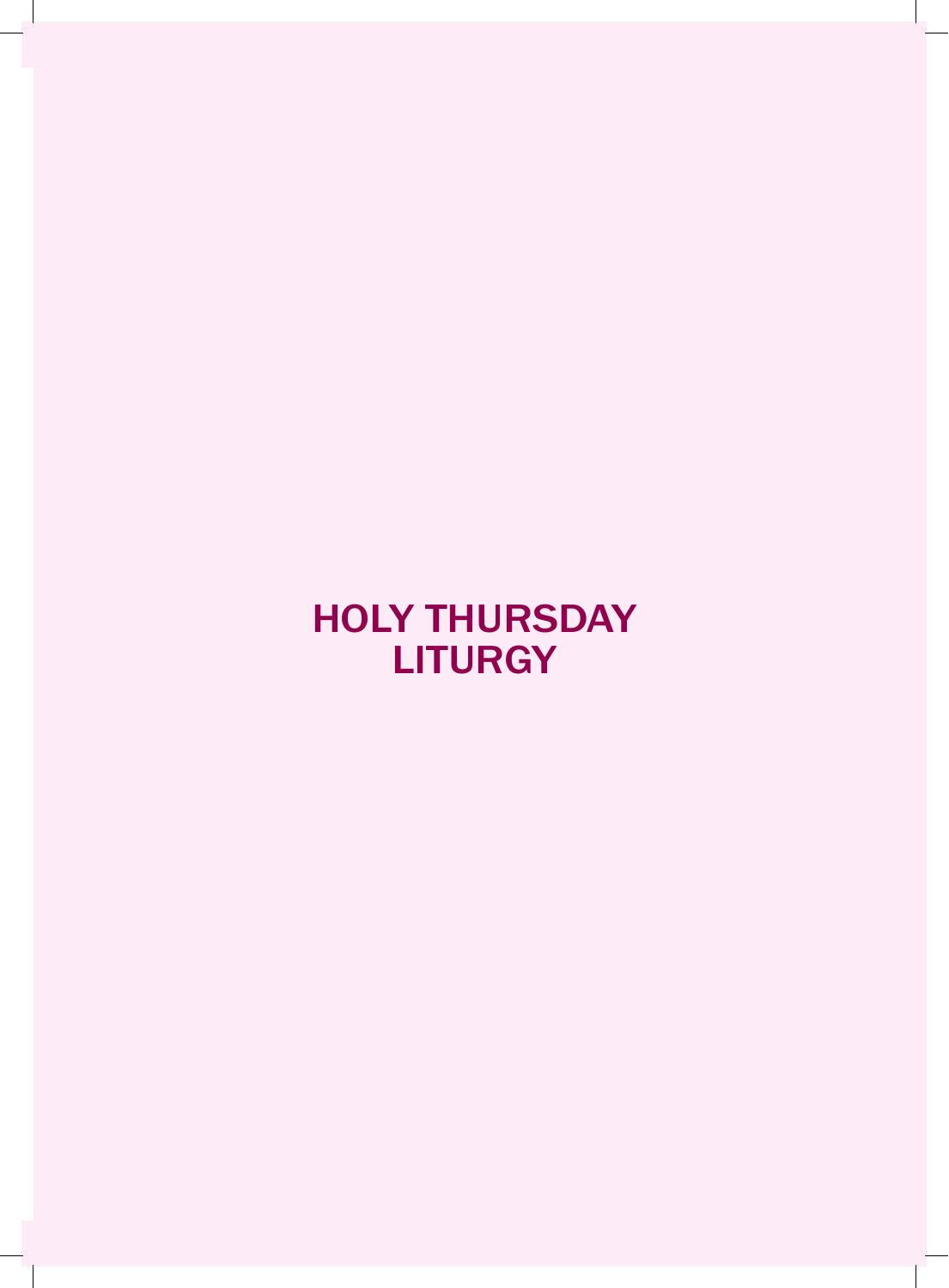# General Instructions

- 1. There will be only one Qurbana today.
- 2. The ceremony in ordinary situations is conducted with the evening prayers. however, if needed the ceremony could be conducted in the morning; if so the prayers pertaining to the evening prayers shall be omitted.
- 3. The Washing of the Feet is done after the homily.

C: Celebrant S – Server A - Assembly

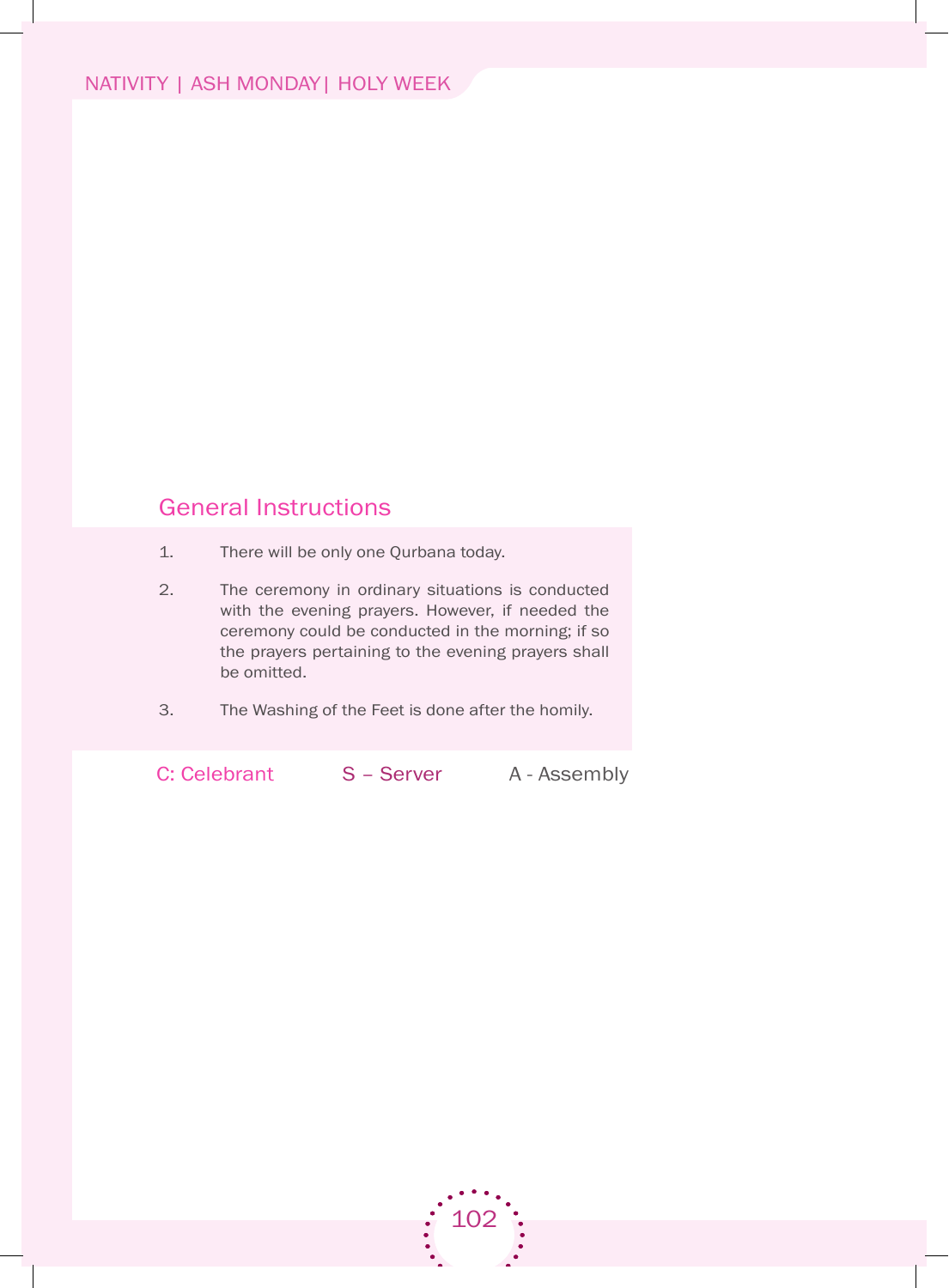# entRance hYMn

Congregation stands

- C: As our Lord commanded on the feast of Passover Let us gather in his holy name In unity, let us offer this sacrifice
- A: Let us be reconciled and prepare a new altar With the love of the lord Jesus Let us offer this Ourbana
- C: Glory to God in the highest (3 times)
- a: amen
- C: Peace and hope to people on earth always and forever
- a: amen
- C: Our Father (continues with community) who art in heaven, hallowed be thy name. Thy kingdom come. Holy, Holy, thou art Holy.

Our Father who art in heaven, heaven and earth are full of thy glory. Angels and men sing out thy glory, "Holy, Holy, thou art Holy."

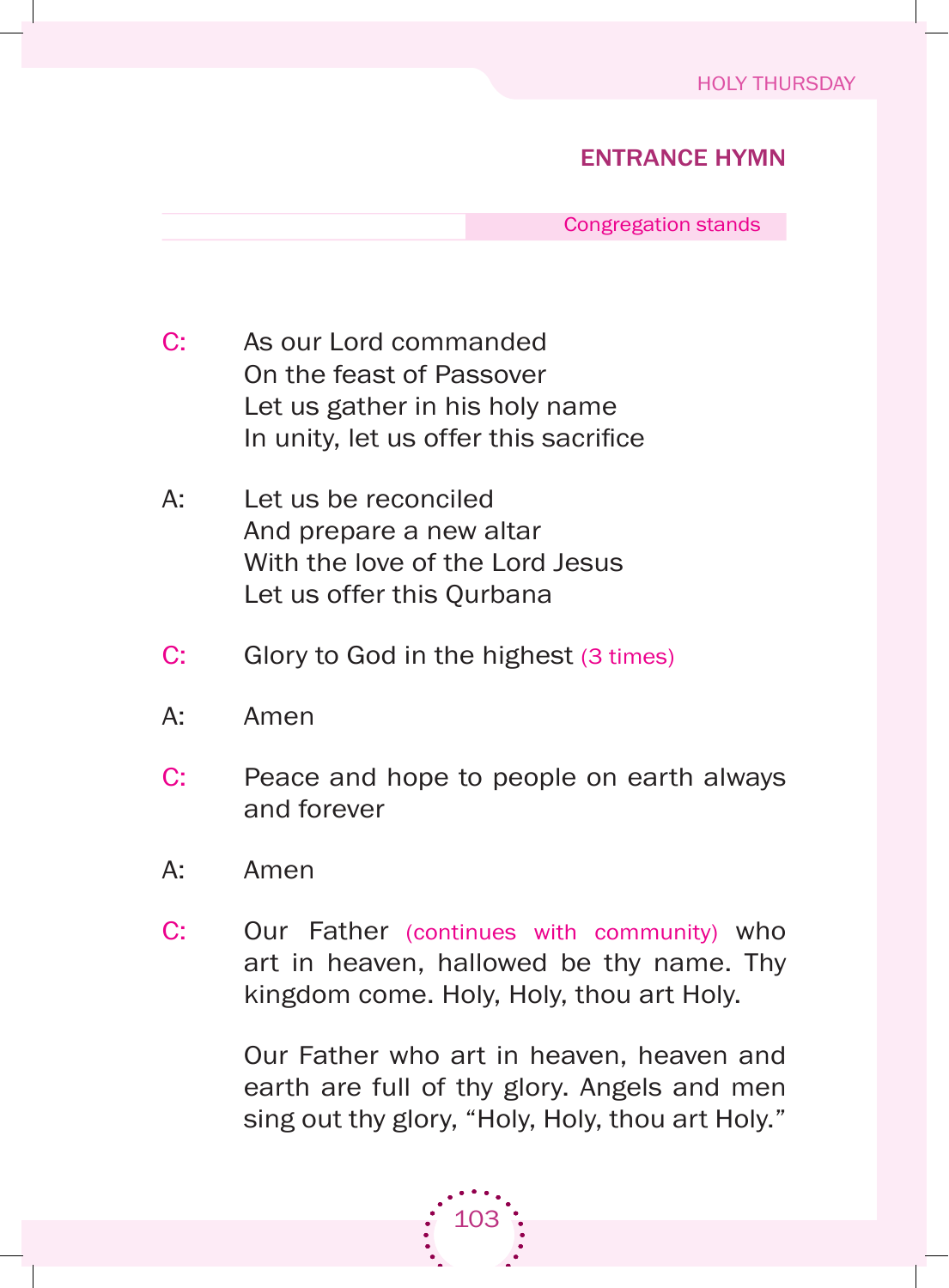Our Father who art in heaven, Hallowed be thy name. Thy kingdom come. Thy will be done on earth as it is in heaven.

Give us this day our daily bread and forgive us our trespasses as we forgive those who trespass against us. Lead us not into temptation. but deliver us from the evil.

 for thine is the kingdom, the power and the glory, forever and ever. Amen.

- S: Let us pray, Peace be with us.
- C: Our Lord Jesus Christ, we praise and thank for the example of humble service you gave us by washing the feet of your disciples, and by instituting the sacrament of the holy Eucharist, giving us your body and blood as our spiritual food and drink. lord, give us the grace to offer with clean hearts and pure thoughts these holy mysteries you instituted as the sacrament of love. lord of all, forever.
- a: amen

# **PSALMODY** ps. 135

- C: O give thanks to the LORD, for he is good, for his steadfast love endures for ever.
- A: O give thanks to the LORD, for he is good, for his steadfast love endures for ever.

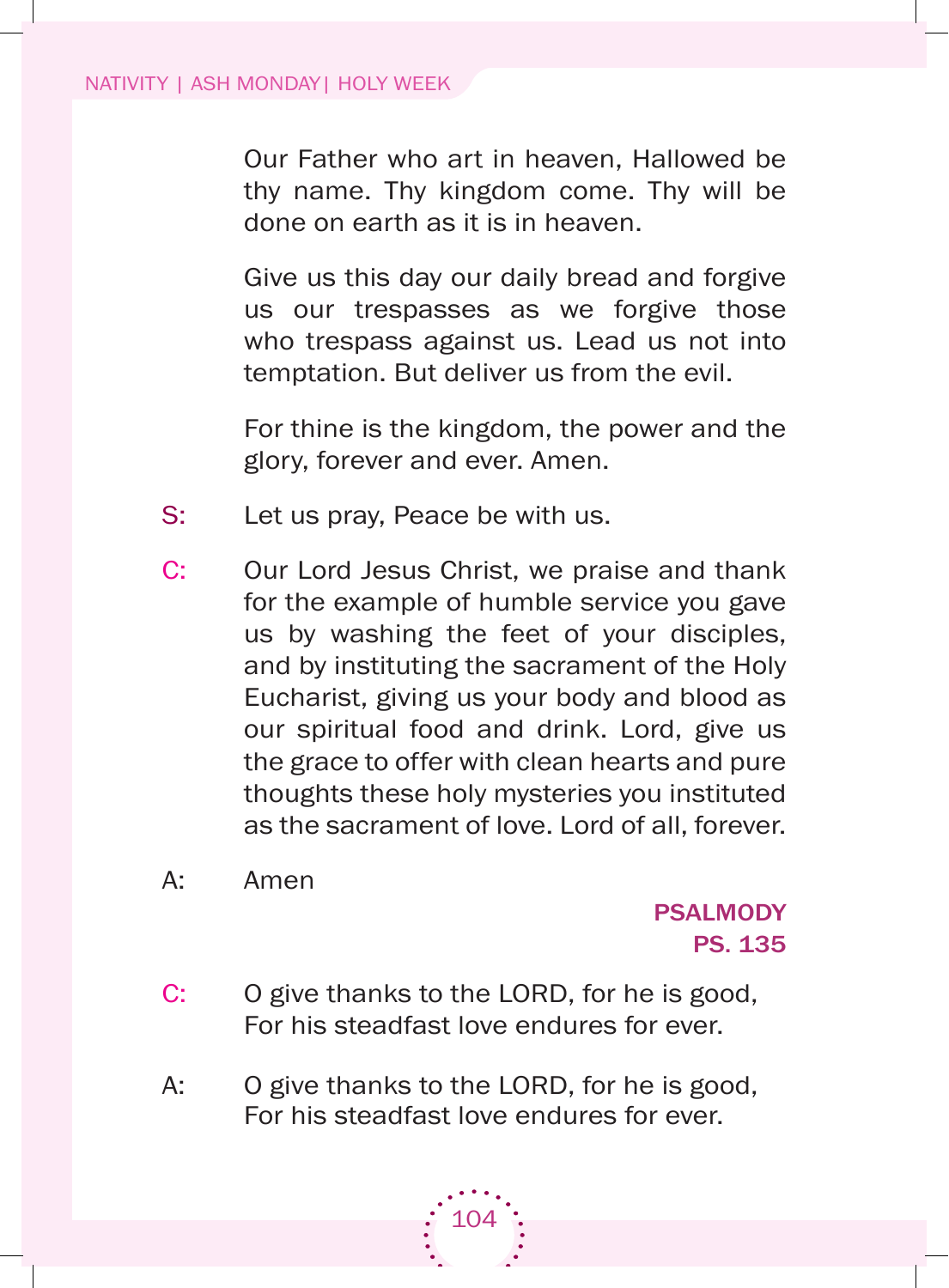- C: O give thanks to the Lord of lords, for his steadfast love endures for ever;
- A: O give thanks to the LORD, for he is good, for his steadfast love endures for ever.
- C: O give thanks to the God of gods, for his steadfast love endures for ever.
- A: O give thanks to the LORD, for he is good, for his steadfast love endures for ever.
- C: To him who alone does great wonders, for his steadfast love endures for ever;
- A: O give thanks to the LORD, for he is good, for his steadfast love endures for ever.
- C: To him who smote the firstborn of Egypt, for his steadfast love endures for ever;
- A: O give thanks to the LORD, for he is good, for his steadfast love endures for ever.
- C: And brought Israel out from among them, for his steadfast love endures for ever;
- A: O give thanks to the LORD, for he is good, for his steadfast love endures for ever.
- C: To him who divided the Red Sea in sunder, And made Israel pass through the midst of it, for his steadfast love endures for ever;

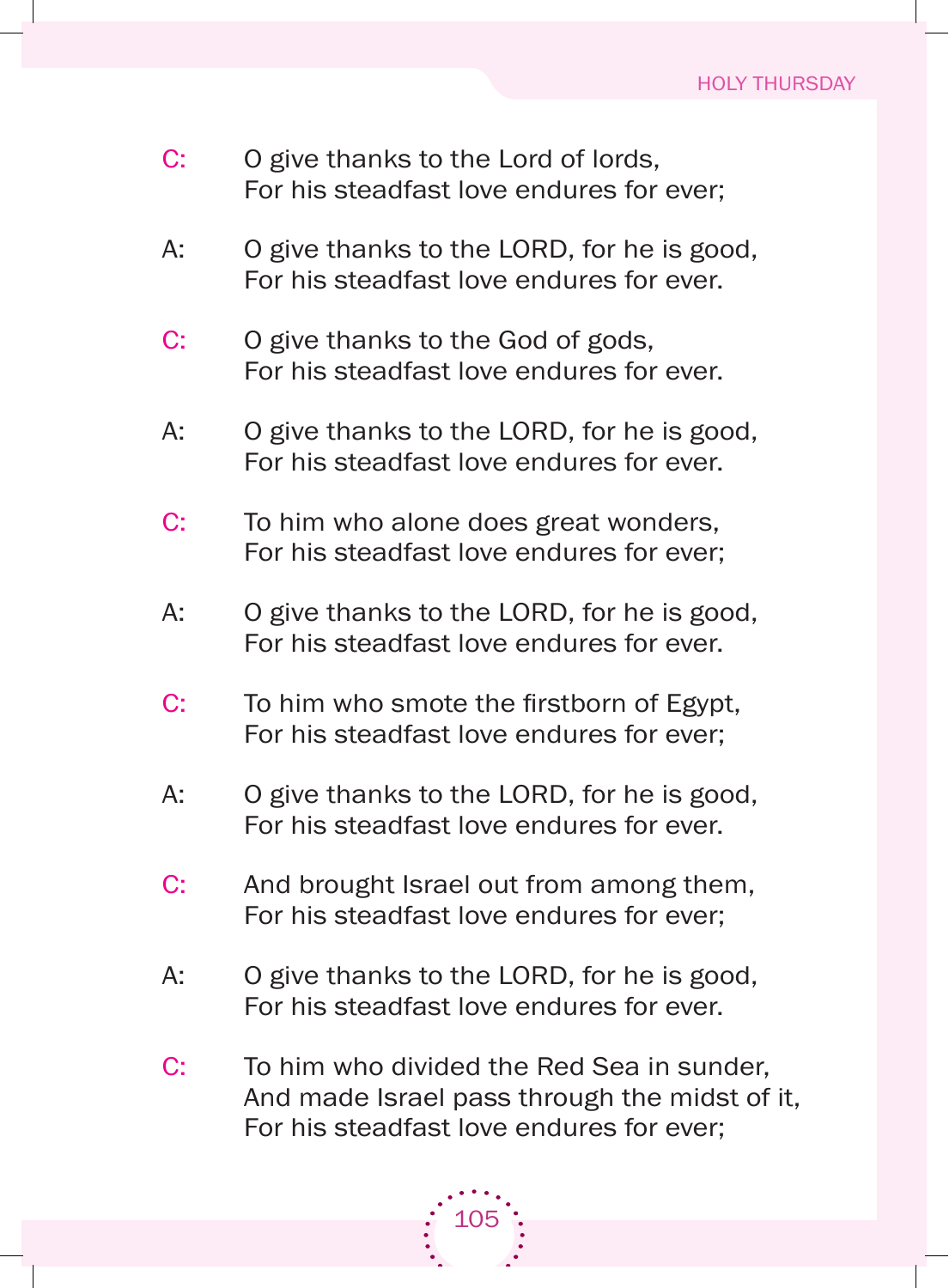- A: O give thanks to the LORD, for he is good, for his steadfast love endures for ever.
- C: But overthrew Pharaoh and his host in the Red Sea,

for his steadfast love endures for ever;

- A: O give thanks to the LORD, for he is good, for his steadfast love endures for ever.
- C: To him who smote great kings, and slew famous kings, for his steadfast love endures for ever;
- A: O give thanks to the LORD, for he is good, for his steadfast love endures for ever.
- C: And gave their land as a heritage, A heritage to Israel his servant, for his steadfast love endures for ever.
- A: O give thanks to the LORD, for he is good, for his steadfast love endures for ever.
- C: And rescued us from our foes, for his steadfast love endures for ever;
- A: O give thanks to the LORD, for he is good, for his steadfast love endures for ever.
- C: Glory be to the Father, to the Son, and to the **Holy Spirit.**

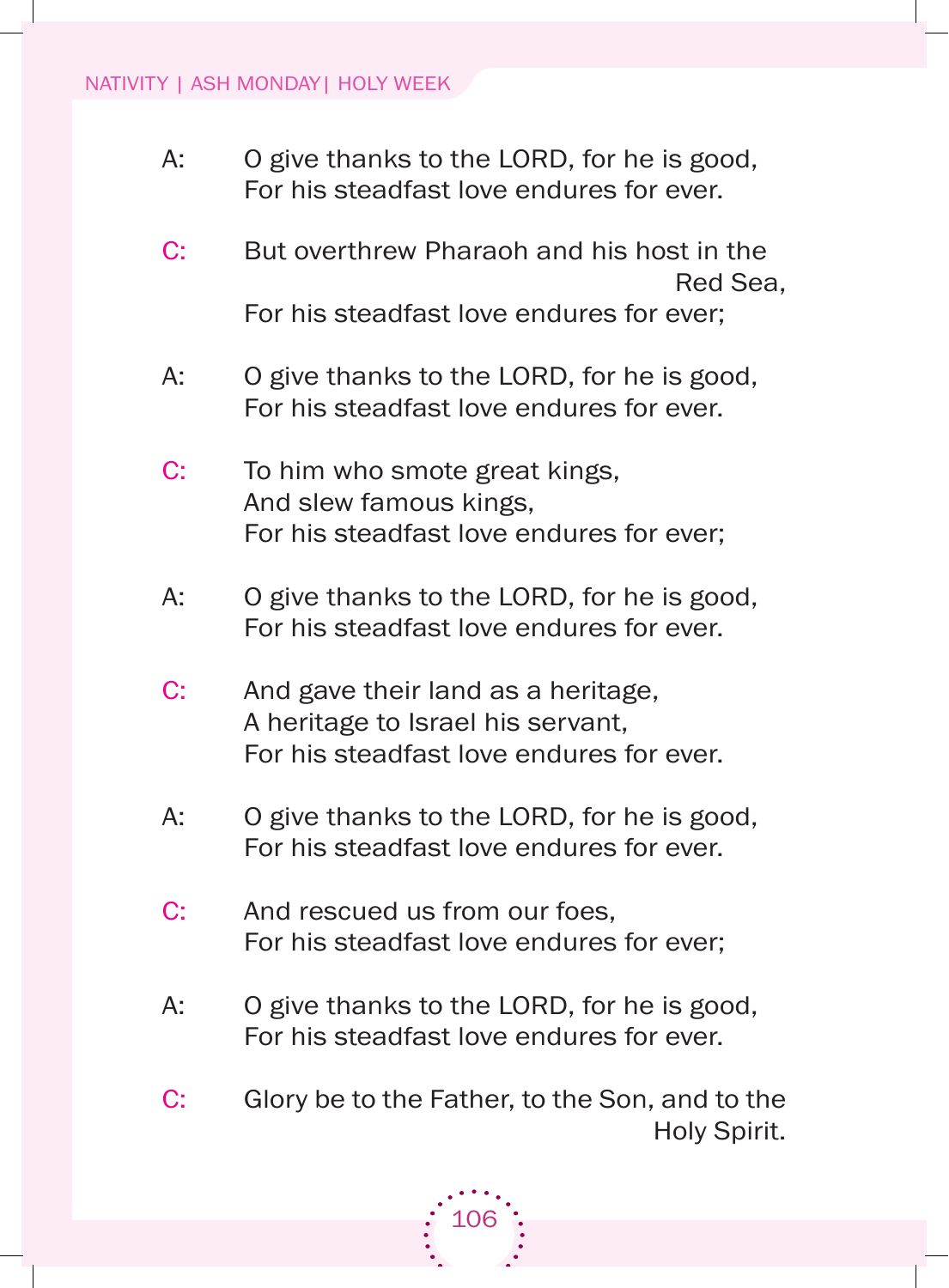- A: From the eternity and forever. Amen
- C: Oh God our Savior, help us forgive our sins according to your holy Name.
- S: Let us pray. Peace be with us.
- C: almighty god, the holy Cherubim and seraphim sings your unending praises and proclaims your holiness before your pure and holy altar and heavenly throne. We give you glory, honor, praise, and thanksgiving, in union with them. The Father, the Son and the Holy Spirit, forever.
- a: amen

OPTIONAL - Hymns of praises are sung

Celebrant blesses the incense

- C: *Lord our God, perfect our faith in your Holy Trinity. May we become worthy to offer you praise, homage, thanksgiving, and adoration. The Father, the Son, and the Holy Spirit, the Lord of all, forever.*
- s: *Amen*
- C: Lord our God, when the sweet fragrance of Your love wafts over us, and when our souls

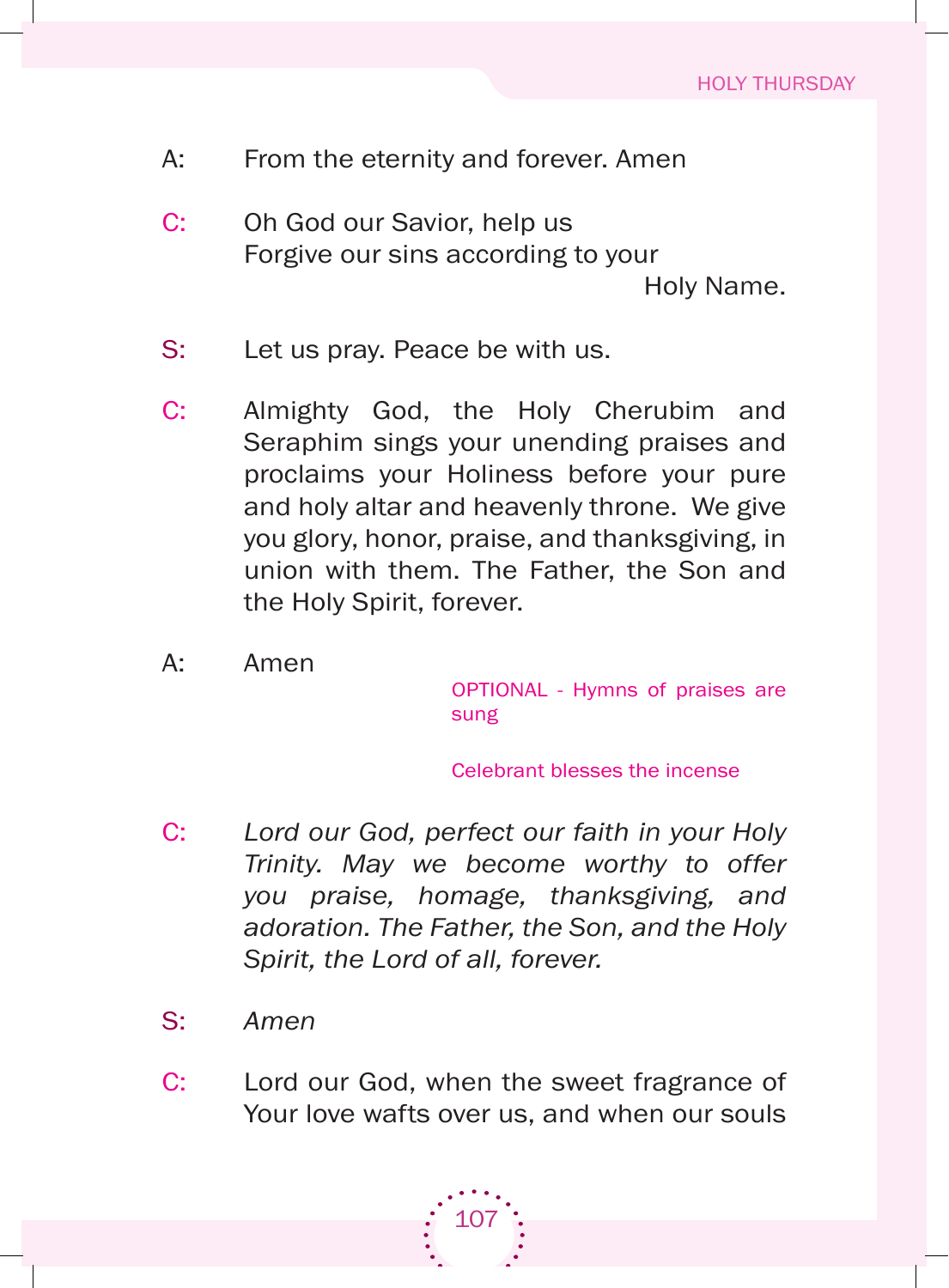are enlightened with the knowledge of your truth, may we be found worthy to receive Your beloved Son as He appears from the heaven. May we also glorify you and praise you unceasingly in your Church, crowned like a spouse with every goodness and grace. for you are the lord and Creator of all forever and ever.

A: Amen

#### hYMn oF ResuRRection

- A: Lord of all we bow and praise you. Jesus Christ, we glorify you for you give man glorious resurrection and you are the one who saves his soul.
- S: Let us pray, Peace be with us.
- C: My Lord, you are truly the one who raises our bodies. you are the savior of our souls, and the preserver of our lives. We are bound always to thank, adore, and glorify you. The Lord of all, forever.

108

a: amen

#### eVeninG pRaYeR staRts

These prayers are part of evening prayers and shall be omitted if not conducted with evening prayers.

If omitted go to page 113

Congregation sits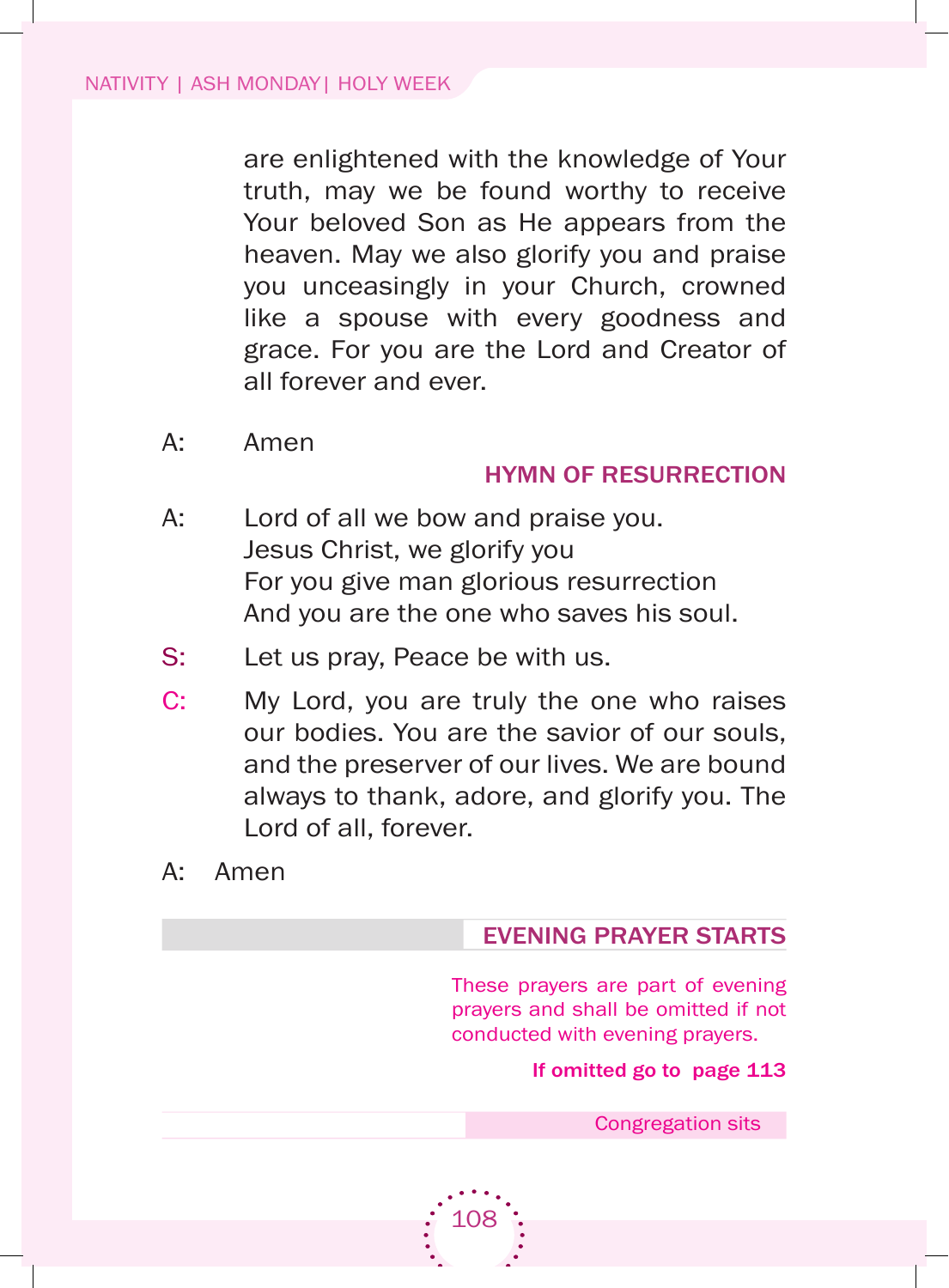# psalM 140/141

C: I call upon thee, O LORD; make haste to me! Give ear to my voice, when I call to thee! (canona) Listen to my prayer O Lord And answer me.

#### community prays in two groups

- 1: I call upon thee, O LORD; make haste to me! Give ear to my voice, when I call to thee!
- 2: let my prayer be counted as incense before thee,
- 1: And the lifting up of my hands as an evening sacrifice!
- 2: Set a guard over my mouth, O LORD, Keep watch over the door of my lips!
- 1: Incline not my heart to any evil, To busy myself with wicked deeds In company with men who work iniquity; and let me not eat of their dainties!
- 2: let a good man strike or rebuke me in kindness,
- 1: but let the oil of the wicked never anoint my head;
- 2: for my prayer is continually against their wicked deeds.

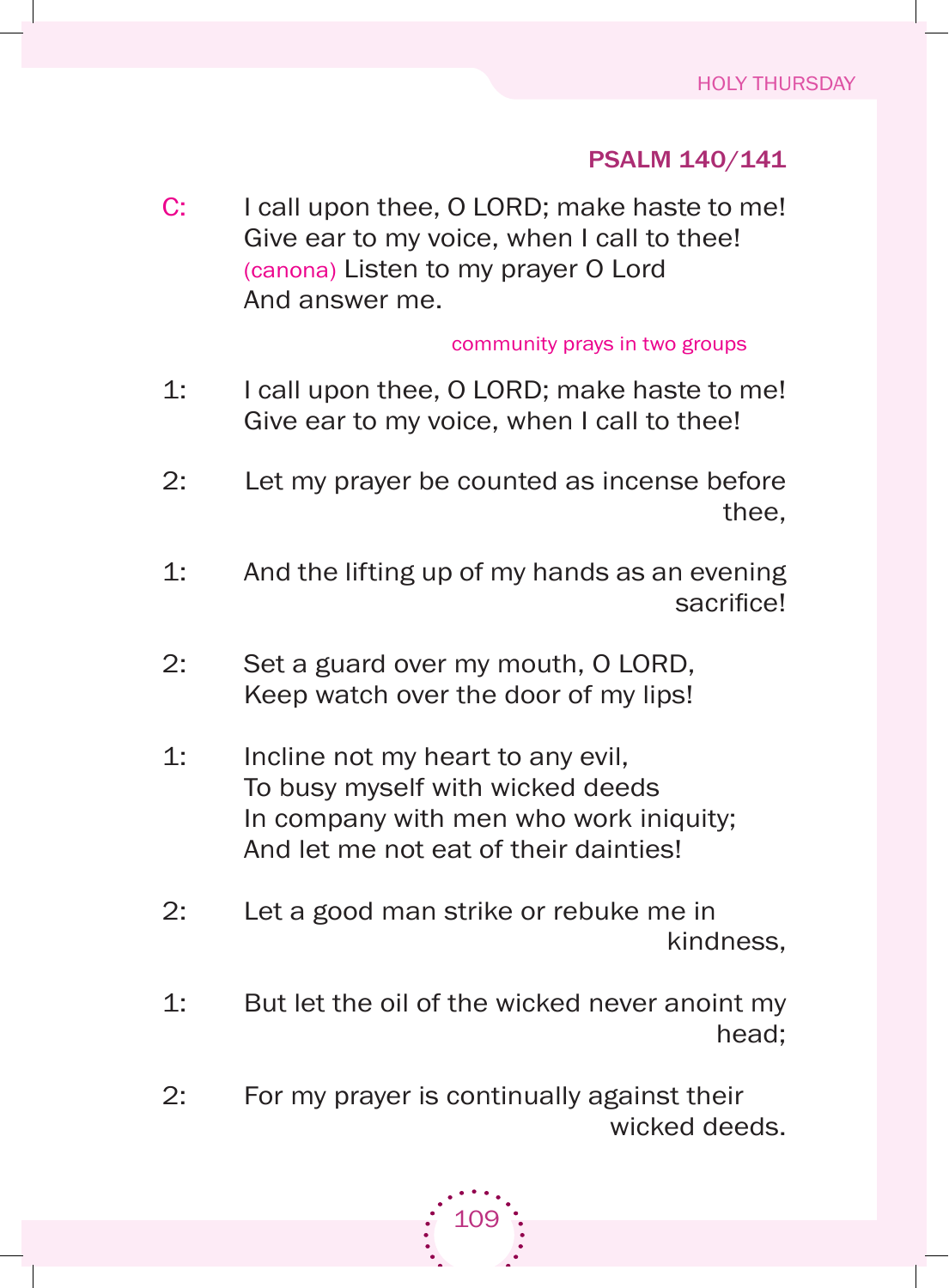1: When they are given over to those who shall condemn them, Then they shall learn that the word of the

LORD is true.

#### psalM 141/142

- 2: I cry with my voice to the LORD, With my voice I make supplication to the LORD,
- 1: When my spirit is faint, Thou knowest my way!
- 2: In the path where I walk They have hidden a trap for me.
- 1: I look to the right and watch, But there is none who takes notice of me;
- 2: No refuge remains to me, No man cares for me.
- 1: I cry to thee, O LORD; I say, Thou art my refuge, My portion in the land of the living.

psalM 118/119

2: Thy word is a lamp to my feet And a light to my path.

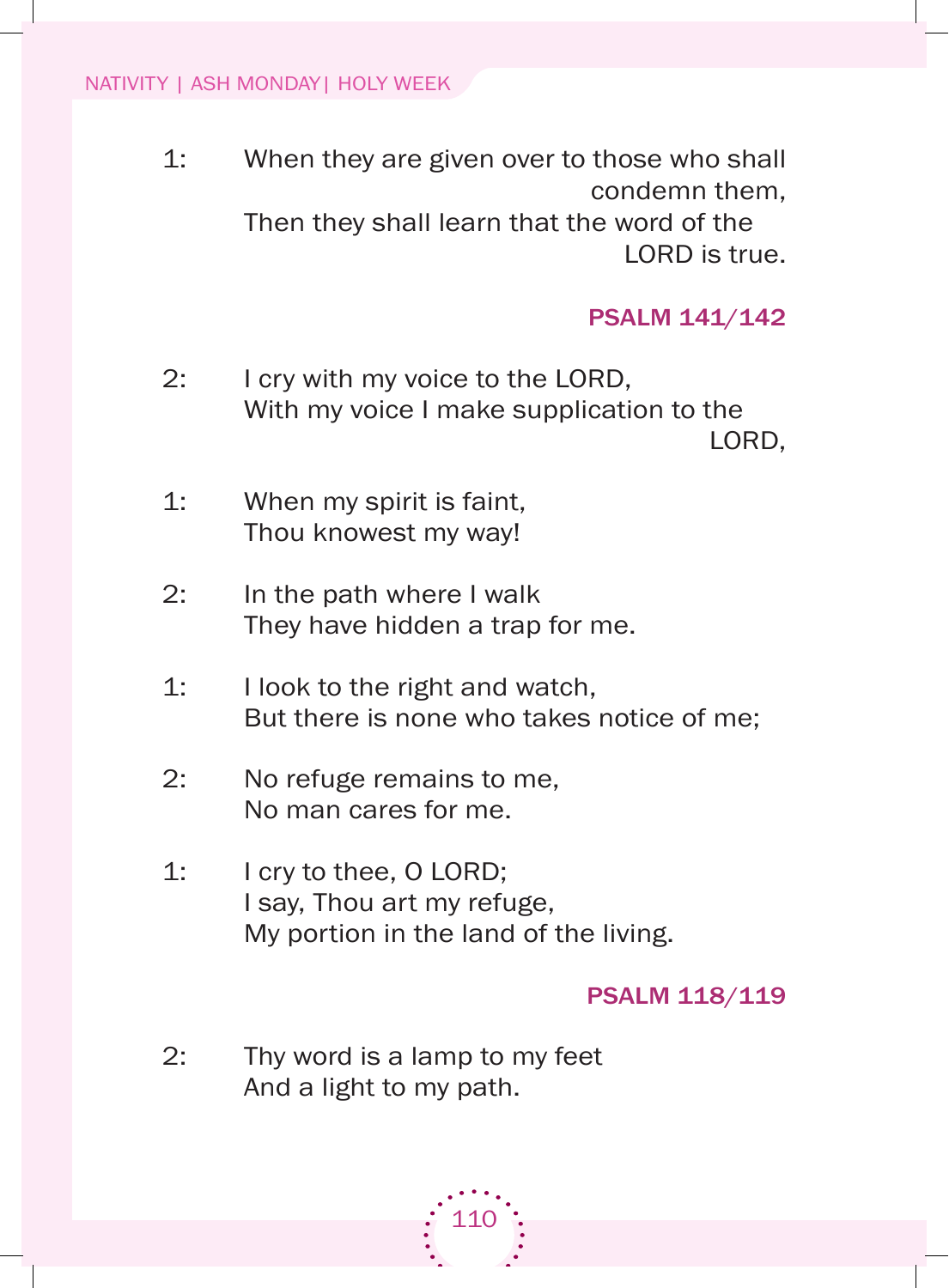- 1: I have sworn an oath and confirmed it, To observe thy righteous ordinances.
- 2: I am sorely afflicted; Give me life, O LORD, according to thy word!
- 1: Accept my offerings of praise, O LORD, And teach me thy ordinances.
- 2: I hold my life in my hand continually, but I do not forget thy law.
- 1: The wicked have laid a snare for me. But I do not stray from thy precepts.

#### psalM 116/117

- 2: Praise the LORD, all nations! Extol him, all peoples!
- 1: for great is his steadfast love toward us; And the faithfulness of the LORD endures for ever.

Praise the LORD!

- 2: Glory be to the Father, to the Son and to the **Holy Spirit** Now, always and forever, amen
- S: I call upon thee, O LORD; make haste to me! Give ear to my voice, when I call to thee! (canona) Listen to my prayer O Lord And answer me.

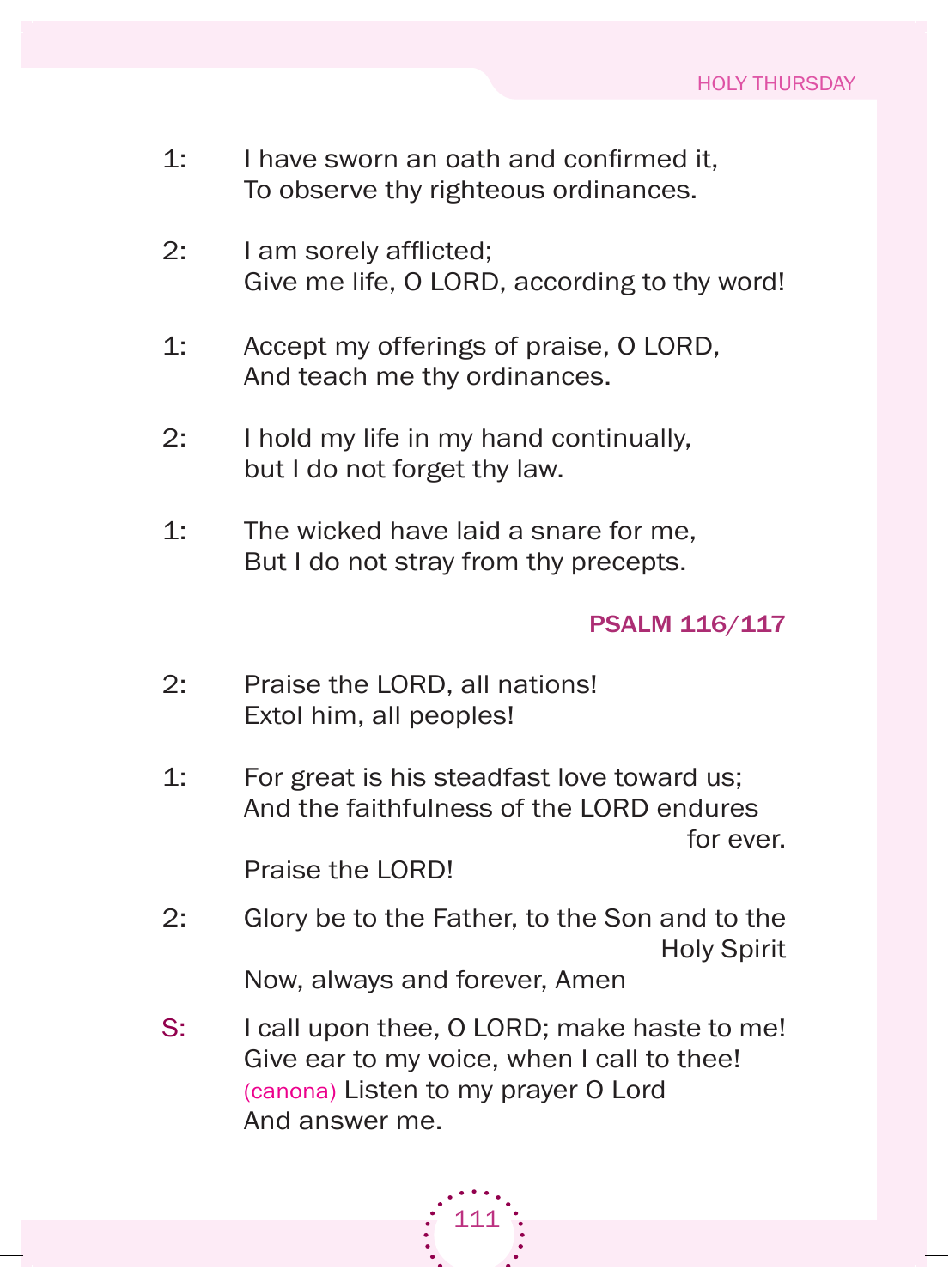- C: Lord, hear the prayers of your servants and bless us sinners. you provide health to our bodies and hope to our souls. The Father, the Son, and the Holy Spirit, forever.
- a: amen.

another hymn may be sung instead of the following

1. *Hear, O Lord of Israel*

Lo, the good shepherd offer himself a sacrifice for the salvation of man, his sheep The sheepfold saved by the Holy Cross Remains at the altar of the Church. bow down in adoration at this altar That the Lord offered the sacrifice on the **Cross** 

for the expiation of our sins and debts.

2. *Come, let us adore him*

 Come, let us bow down and adore The exalted cross our treasure, The medicine that brings forth life. The whole world becomes radiant With the pure splendor of the cross. The sins will be forgiven for all Who seek and hope in the cross The Lord saved us through his death Sing 'Halleluiah' to him the almighty.

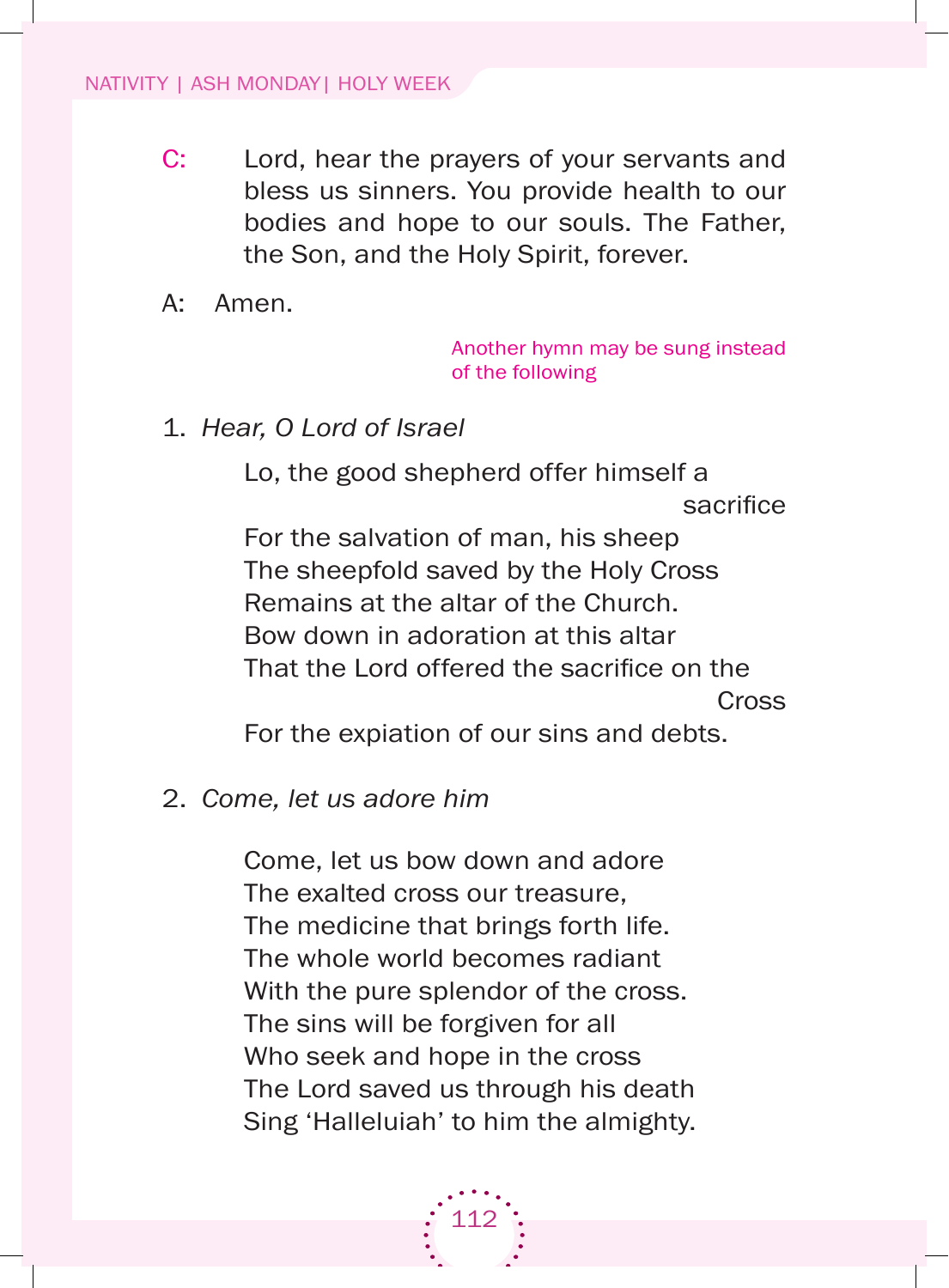1. *Praise be to the Father, to the Son, and to the Holy Spirit*

> The Lord offered his body and blood Today, on this day of Pesaha for the salvation of the human kind. Let us prepare our heart and hands And receive him in reverence. He offered his life in the holy sacrifice, He conquered death in his Holy death, he gave us life through his grace. Let us bless the Lord, the Messiah.

- S: Let us pray, Peace be with us.
- C: Lord perfect our faith in your Holy Trinity. Make us worthy to offer you praise, honor, thanksgiving and adoration. the father, the Son, and the Holy Spirit, forever.
- A: Amen.

# eVeninG pRaYeR enDs

Congregation stands

#### **TRISAGION**

S: Brothers and sisters, raise your voices and glorify the living god.

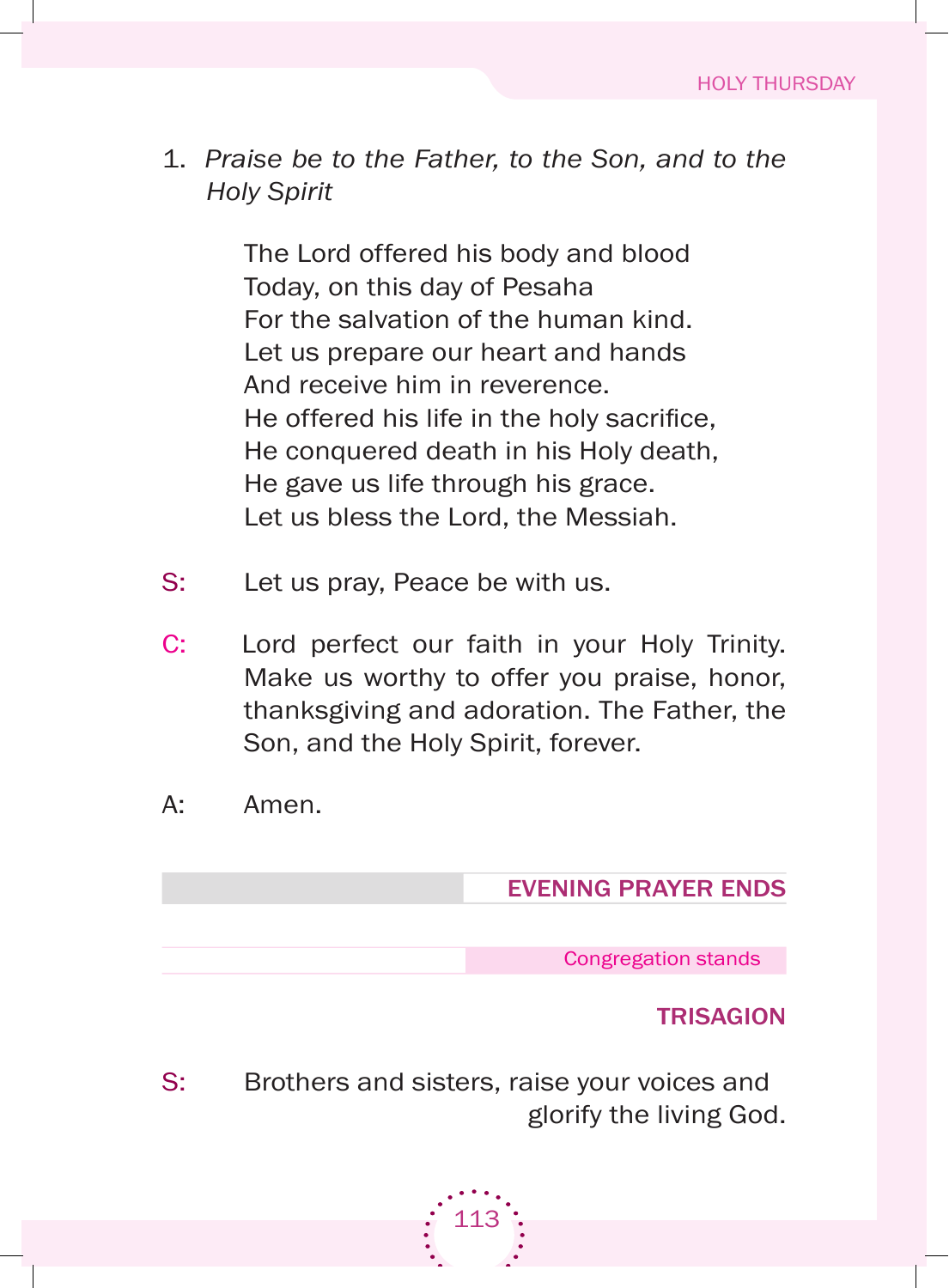- A: Holy God, holy mighty one, holy immortal one, Have mercy on us.
- S: Let us pray, Peace be with us.
- C: Glorious, mighty, immortal, and holy God, you are pleased to dwell in the holy ones. We beseech you. Look upon us, pardon us, and show us compassion according to your nature. The Father, the Son, and the Holy spirit, the lord of all, forever.
- a: amen

#### **READINGS**

first and second readings are read from the podium kept on the left side of the celebrant

# FiRst ReaDinG exoDus 12: 01-20

S: Brothers and sisters, please be seated and listen attentively.

Congregation sits

- S: A reading from the book of Exodus.
- S: Bless me my Lord (bowing to the celebrant)

114

C: May God bless + you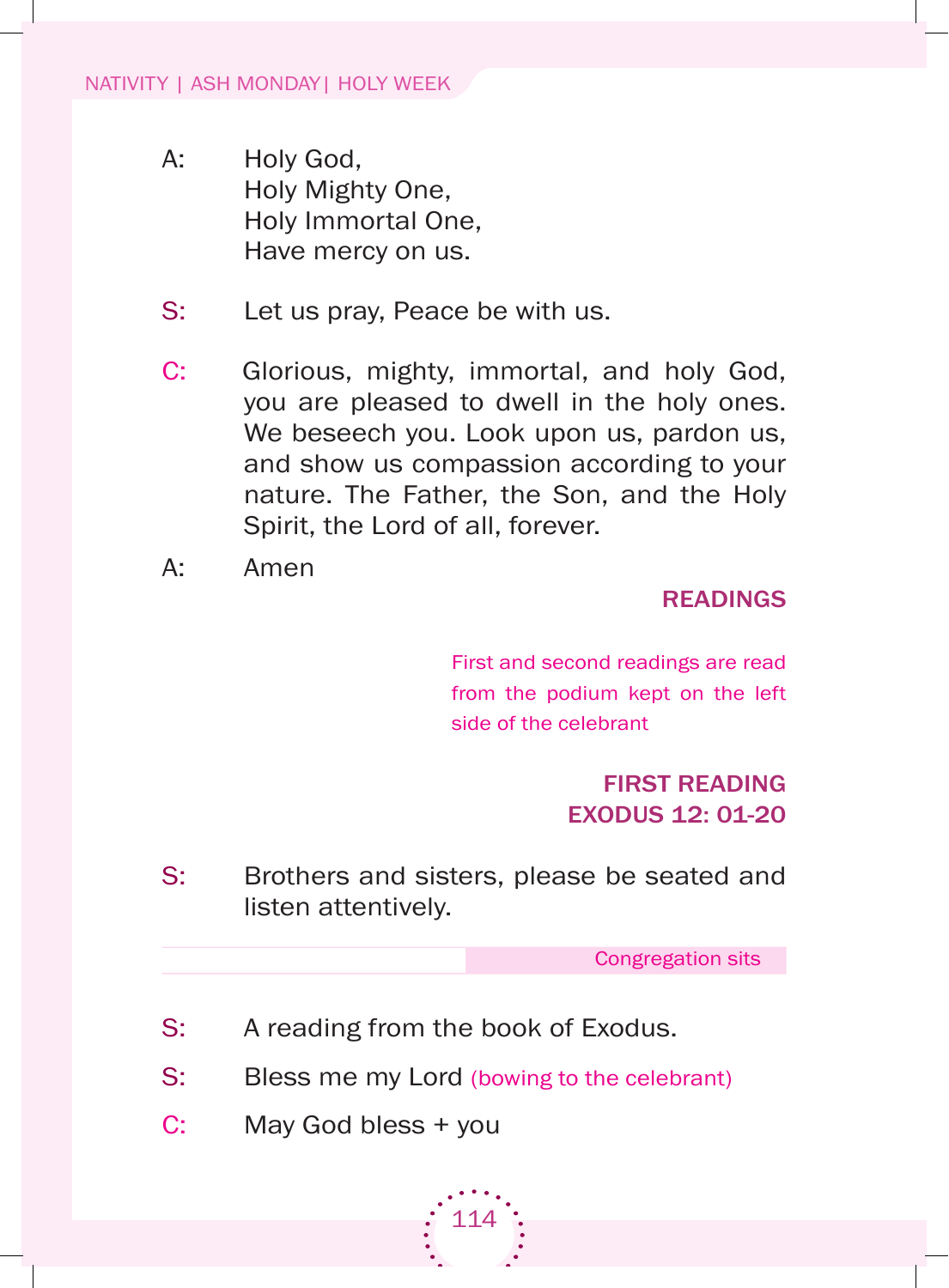The Lord said to Moses and Aaron in the land of Egypt, "This month shall be for you the beginning of months; it shall be the first month of the year for you. Tell all the congregation of israel that on the tenth day of this month they shall take every man a lamb according to their fathers' houses, a lamb for a household; and if the household is too small for a lamb, then a man and his neighbor next to his house shall take according to the number of persons; according to what each can eat you shall make your count for the lamb. your lamb shall be without blemish, a male a year old; you shall take it from the sheep or from the goats; and you shall keep it until the fourteenth day of this month, when the whole assembly of the congregation of israel shall kill their lambs in the evening. Then they shall take some of the blood, and put it on the two doorposts and the lintel of the houses in which they eat them. They shall eat the flesh that night, roasted; with unleavened bread and bitter herbs they shall eat it. Do not eat any of it raw or boiled with water, but roasted, its head with its legs and its inner parts. And you shall let none of it remain until the morning, anything that remains until the morning you shall burn. in this manner you shall eat it: your loins girded, your sandals on your feet, and your staff in your hand; and you shall eat it in haste. It is the Lord's Passover. For I will

115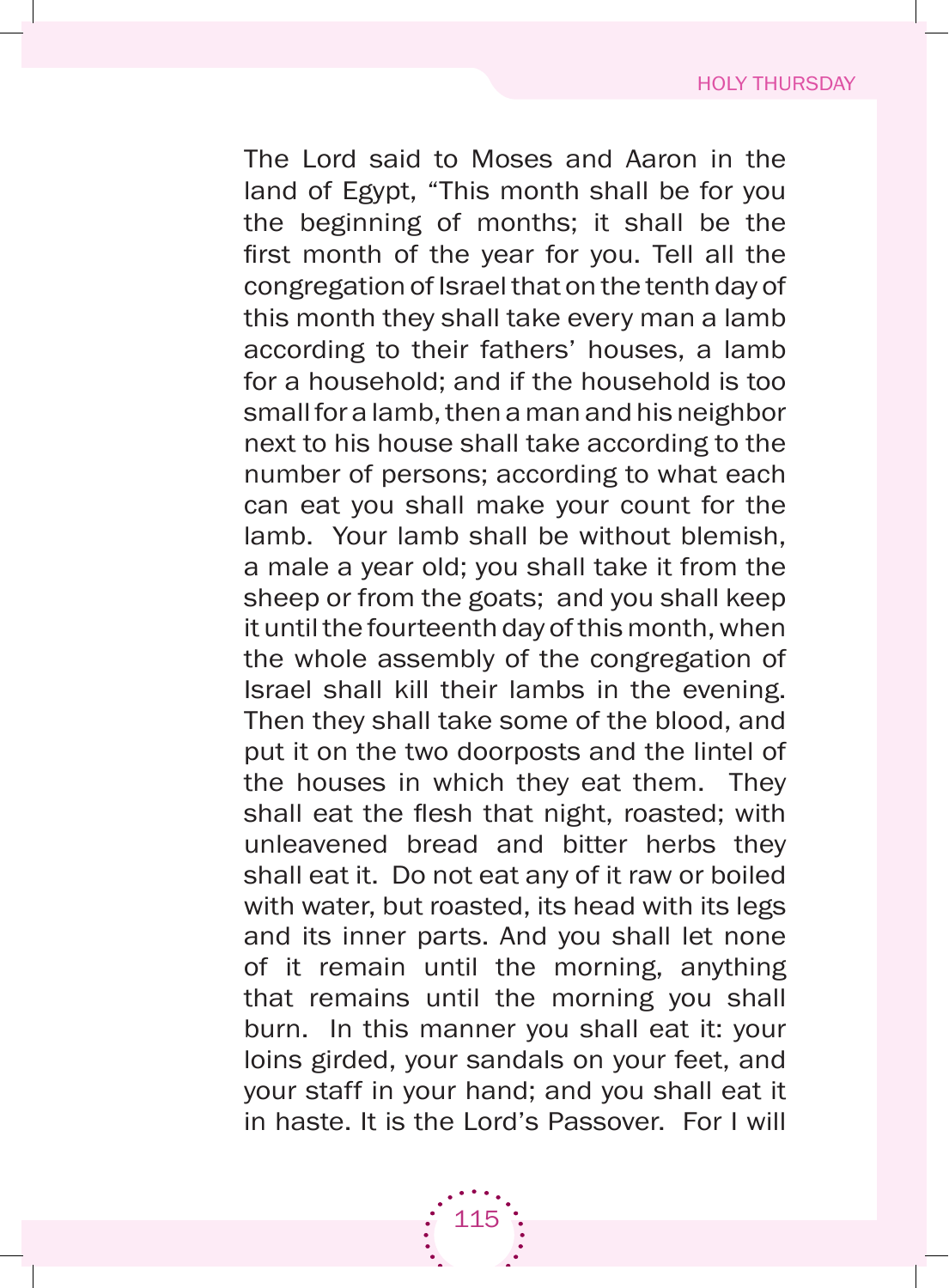pass through the land of Egypt that night, and I will smite all the first-born in the land of egypt, both man and beast; and on all the gods of Egypt I will execute judgments: I am the Lord. The blood shall be a sign for you, upon the houses where you are; and when I see the blood, I will pass over you, and no plague shall fall upon you to destroy you, when I smite the land of Egypt.

"this day shall be for you a memorial day, and you shall keep it as a feast to the lord; throughout your generations you shall observe it as an ordinance for ever. Seven days you shall eat unleavened bread; on the first day you shall put away leaven out of your houses, for if any one eats what is leavened, from the first day until the seventh day, that person shall be cut off from israel. on the first day you shall hold a holy assembly, and on the seventh day a holy assembly; no work shall be done on those days; but what everyone must eat, that only may be prepared by you. And you shall observe the feast of unleavened bread, for on this very day i brought your hosts out of the land of Egypt: therefore you shall observe this day, throughout your generations, as an ordinance for ever. In the first month, on the fourteenth day of the month at evening, you shall eat unleavened bread, and so until the twenty-first day of the month at evening.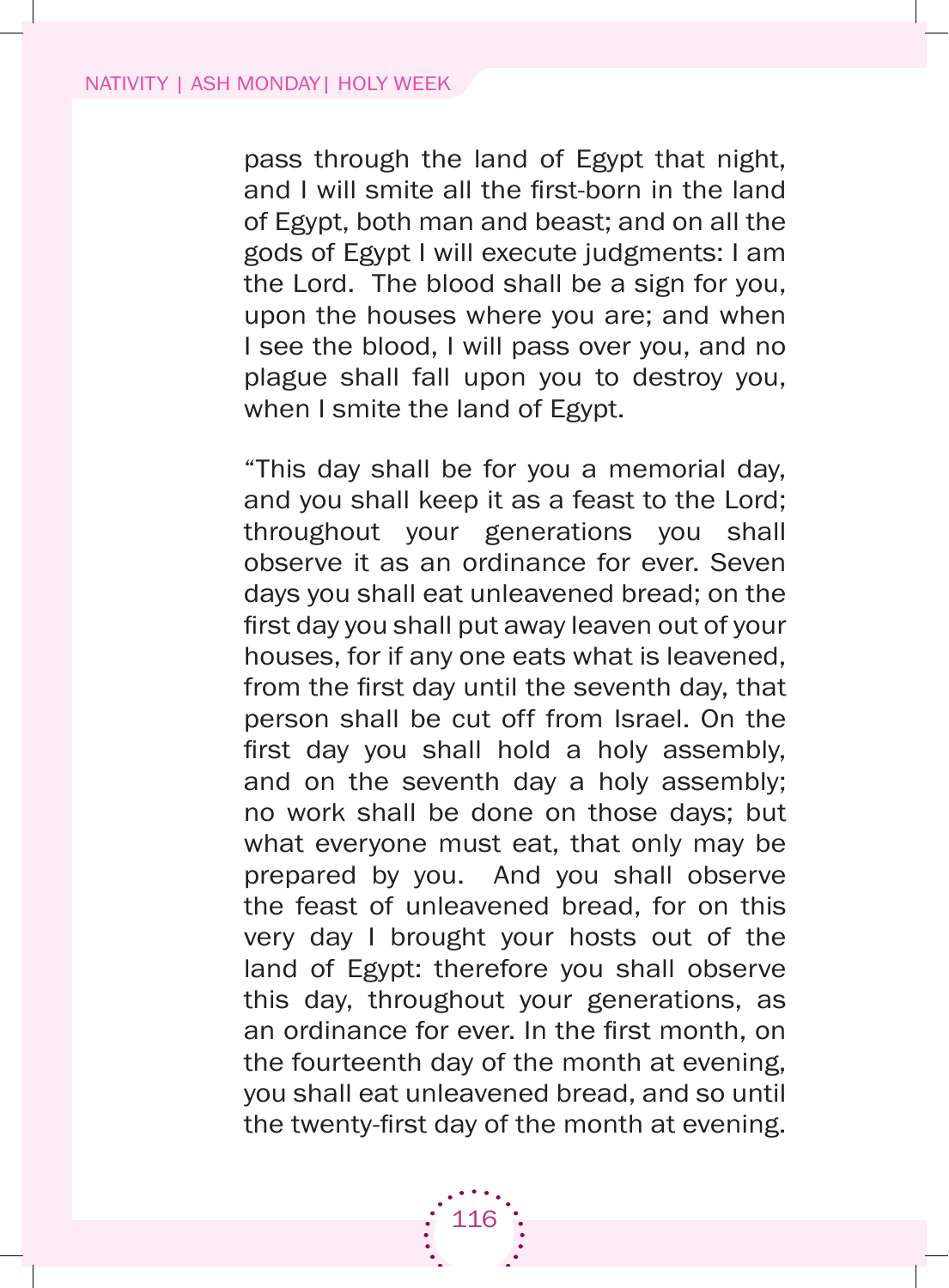for seven days no leaven shall be found in your houses; for if any one eats what is leavened, that person shall be cut off from the congregation of israel, whether he is a sojourner or a native of the land. You shall eat nothing leavened; in all your dwellings you shall eat unleavened bread."

A: Praise be to the Lord, our God

# seconD ReaDinG Malachi 1: 10-14

- S: A reading from the book of Malachi.
- S: Bless me my Lord (bowing to the celebrant)
- C: May God bless + you.

oh, that there were one among you who would shut the doors, that you might not kindle fire upon my altar in vain! I have no pleasure in you, says the lord of hosts, and I will not accept an offering from your hand. for from the rising of the sun to its setting my name is great among the nations, and in every place incense is offered to my name, and a pure offering; for my name is great among the nations, says the lord of hosts. But you profane it when you say that the lord's table is polluted, and the food for it may be despised. 'What a weariness this is,' you say, and you sniff at me, says

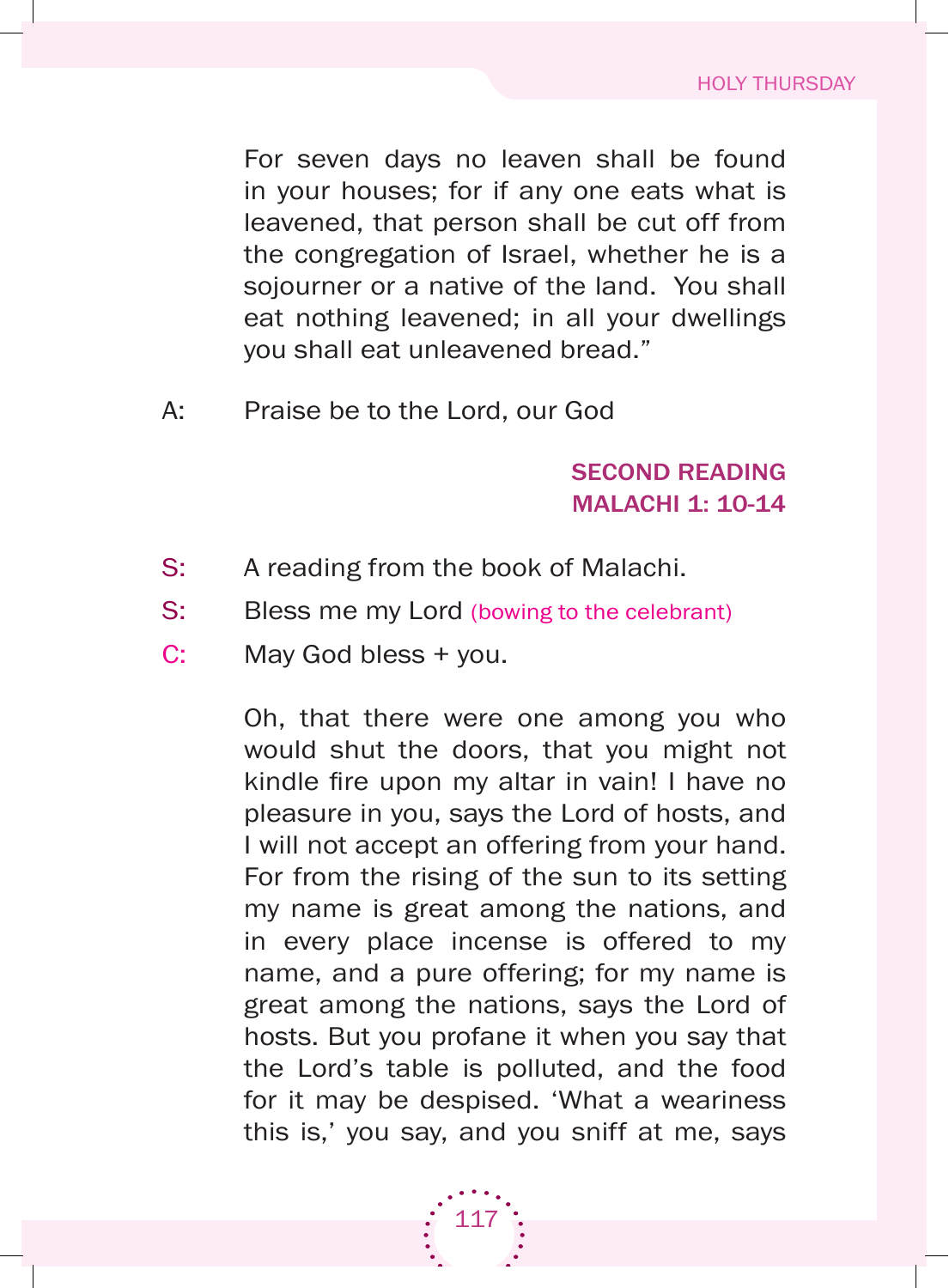the lord of hosts. you bring what has been taken by violence or is lame or sick, and this you bring as your offering! Shall I accept that from your hand? says the lord. Cursed be the cheat who has a male in his flock, and vows it, and yet sacrifices to the Lord what is blemished; for I am a great King, says the Lord of hosts, and my name is feared among the nations.

A: Praise be to the Lord, our God

# hYMn oF pRaise



- C: Lord our God, illumine our hearts and minds to hear and understand the sweet voice of your life-giving and divine commandments. in your mercy and grace, grant that they bear in us the fruits of love, hope, and salvation beneficial to our body and soul and that we may constantly praise You. The Father, the son, and the holy spirit, the lord of all, forever
- a: amen

Epistle (third reading) is read from the podium kept on the right side of the celebrant

**EPISTLE** 1 coRinthians 11: 23-29

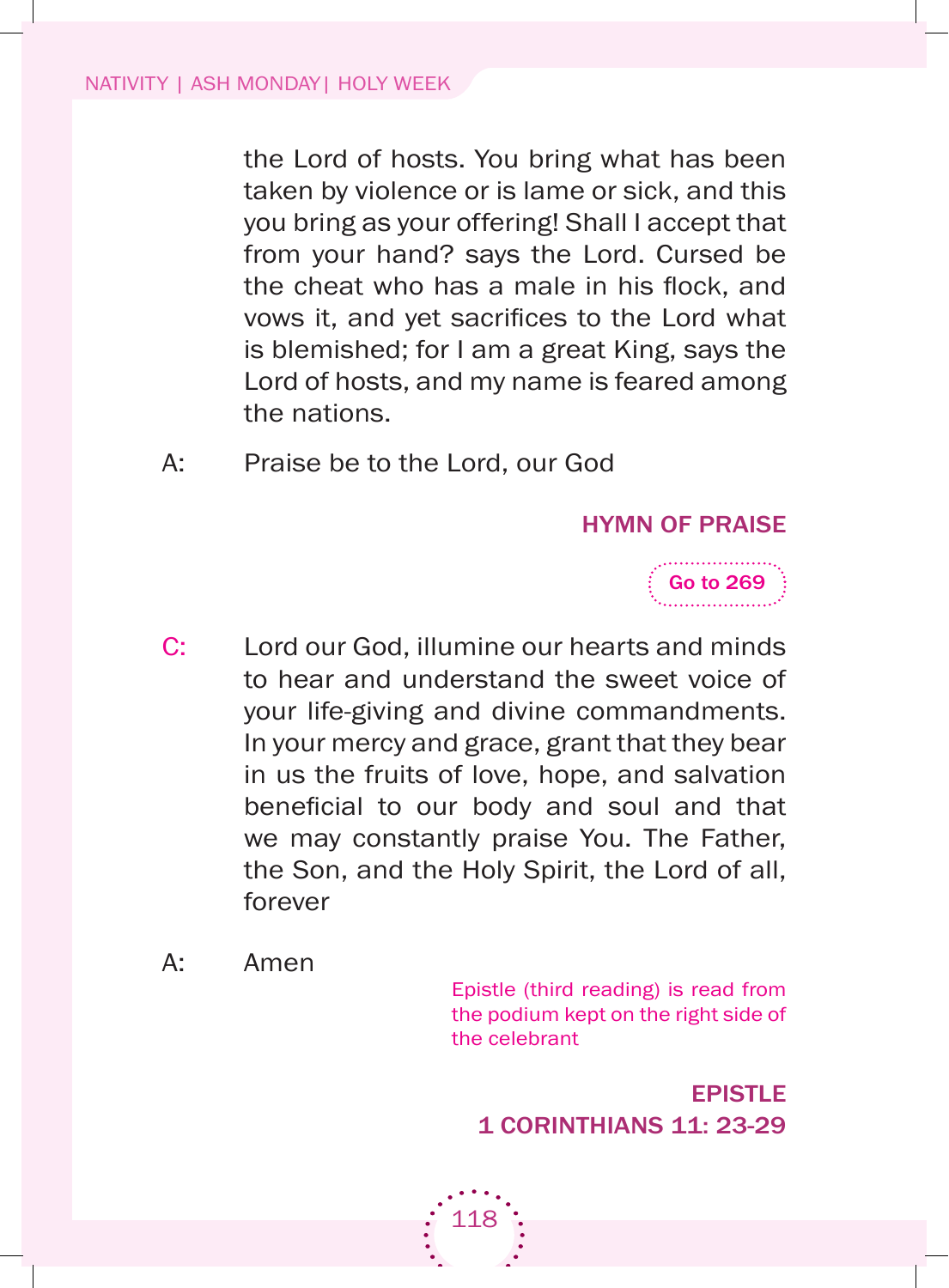- s: A reading from the first letter of St. Paul to the Corinthians.
- S: Bless me my Lord (bowing to the celebrant)
- C: May Christ bless + you.

For I received from the Lord what I also delivered to you, that the lord Jesus on the night when he was betrayed took bread, and when he had given thanks, he broke it, and said, "This is my body which is for[a] you. Do this in remembrance of me." in the same way also the cup, after supper, saying, "This cup is the new covenant in my blood. Do this, as often as you drink it, in remembrance of me." for as often as you eat this bread and drink the cup, you proclaim the lord's death until he comes.

Whoever, therefore, eats the bread or drinks the cup of the lord in an unworthy manner will be guilty of profaning the body and blood of the lord. let a man examine himself, and so eat of the bread and drink of the cup. for anyone who eats and drinks without discerning the body eats and drinks judgment upon himself.

119

A: Praise be to Christ, our Lord.

Congregation stands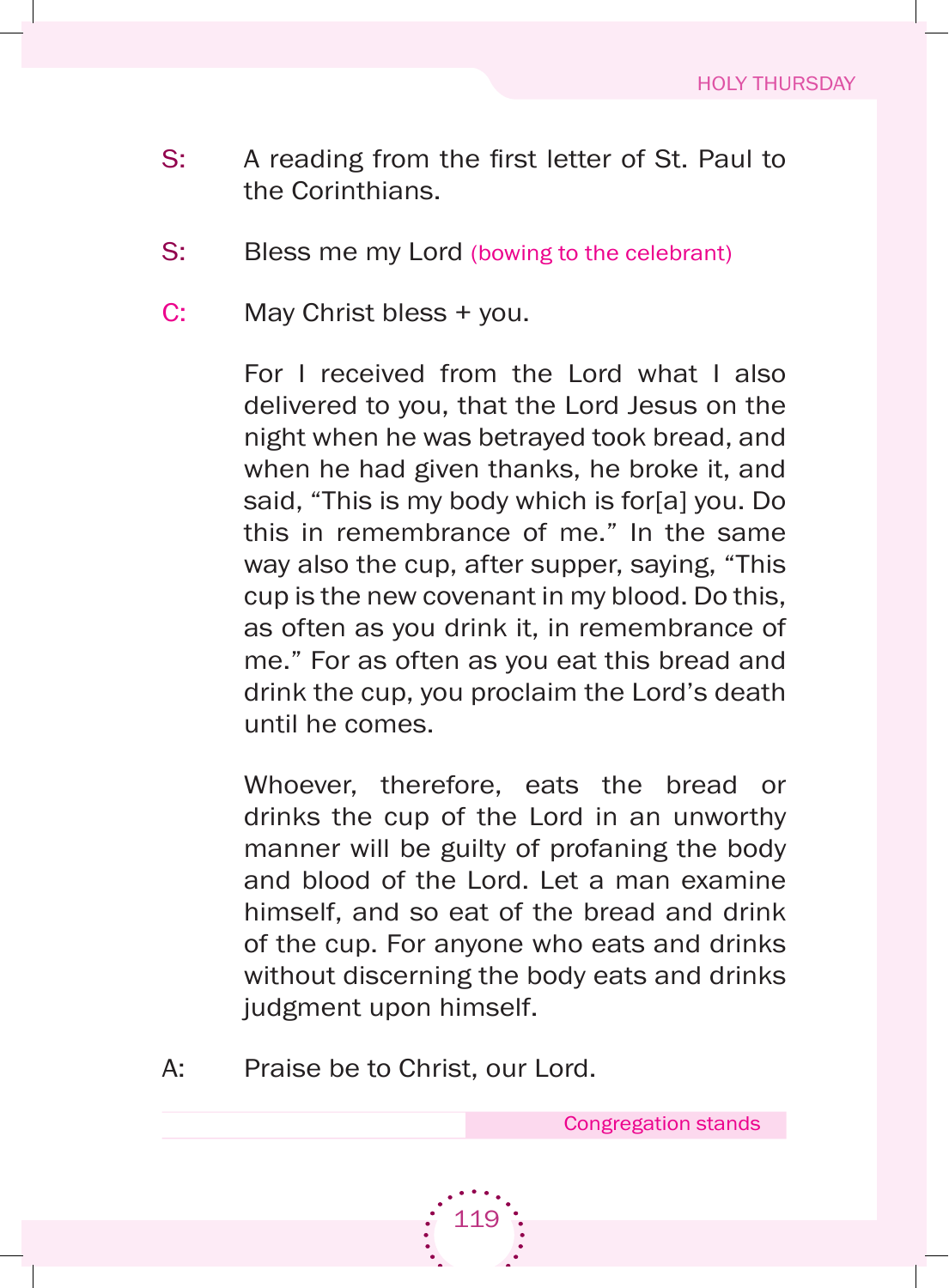#### hYMn oF halleluiah



Celebrant goes to the altar and carries the gospel to the bema in procession

# Gospel JOHn 13: 1-14, MATTHew 26: 14-30

- S: Let us stand and listen attentively to the Holy Gospel.
- C: Peace be with you.
- A: With you and with your spirit.
- C: The holy Gospel of our Lord Jesus Christ as announced by St. John and St. Matthew.
- A: Glory to you Christ, our Lord.

Now before the feast of the Passover, when Jesus knew that his hour had come to depart out of this world to the father, having loved his own who were in the world, he loved them to the end. And during supper, when the devil had already put it into the heart of Judas iscariot, simon's son, to betray him, Jesus, knowing that the father had given all things into his hands, and that he had come from God and was going to God, rose from supper, laid aside his garments, and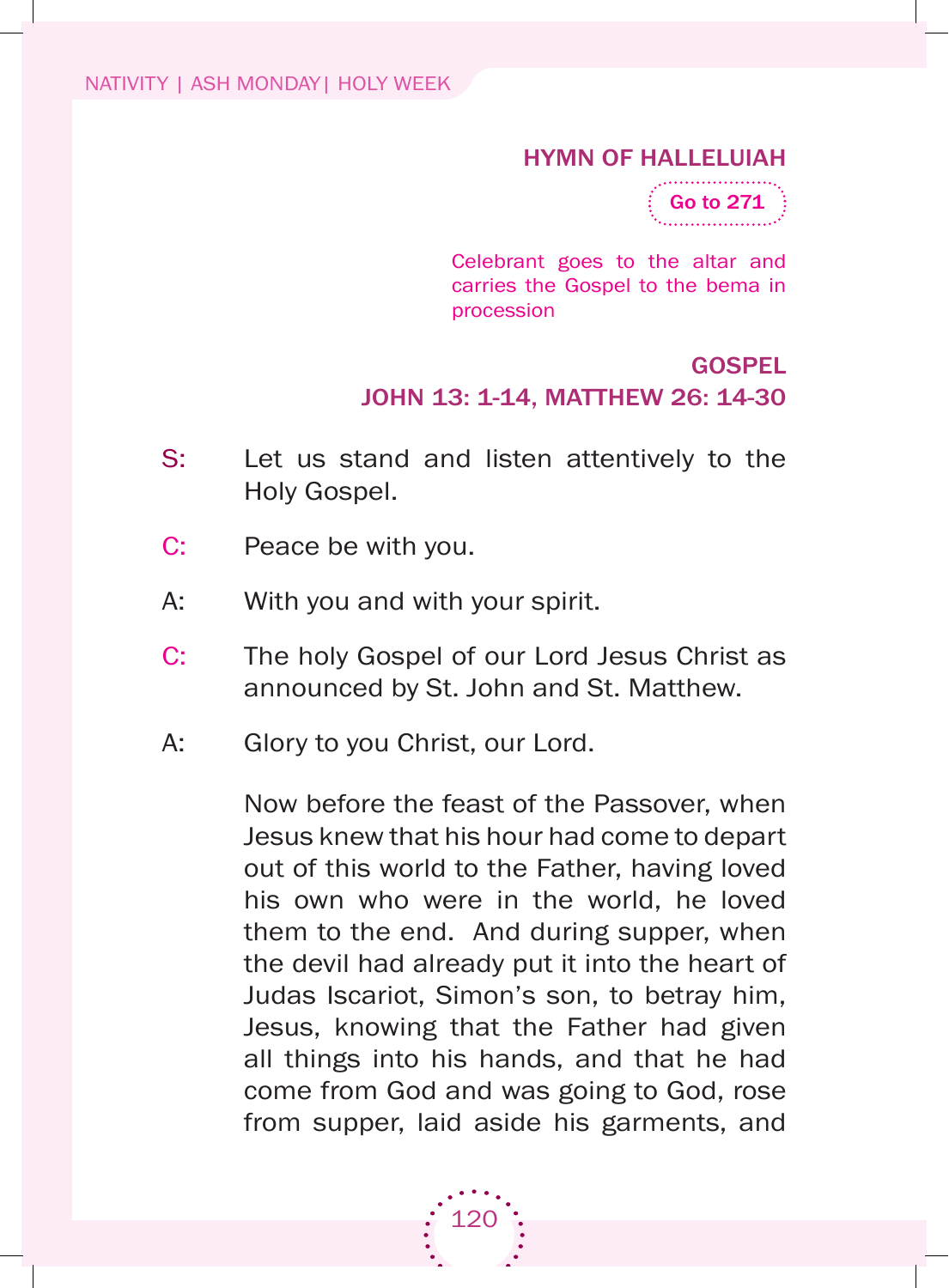girded himself with a towel. Then he poured water into a basin, and began to wash the disciples' feet, and to wipe them with the towel with which he was girded. he came to simon Peter; and Peter said to him, "lord, do you wash my feet?" Jesus answered him, "What I am doing you do not know now, but afterward you will understand." Peter said to him, "You shall never wash my feet." Jesus answered him, "If I do not wash you, you have no part in me." Simon Peter said to him, "lord, not my feet only but also my hands and my head!" Jesus said to him, "he who has bathed does not need to wash, except for his feet, but he is clean all over; and you are clean, but not all of you." for he knew who was to betray him; that was why he said, "you are not all clean."

When he had washed their feet, and taken his garments, and resumed his place, he said to them, "Do you know what I have done to you? You call me Teacher and Lord; and you are right, for so I am. If I, then, your Lord and Teacher have washed your feet, you also ought to wash one another's feet.

Then one of the twelve, who was called Judas iscariot, went to the chief priests and said, "What will you give me if I deliver him to you?" And they paid him thirty pieces of

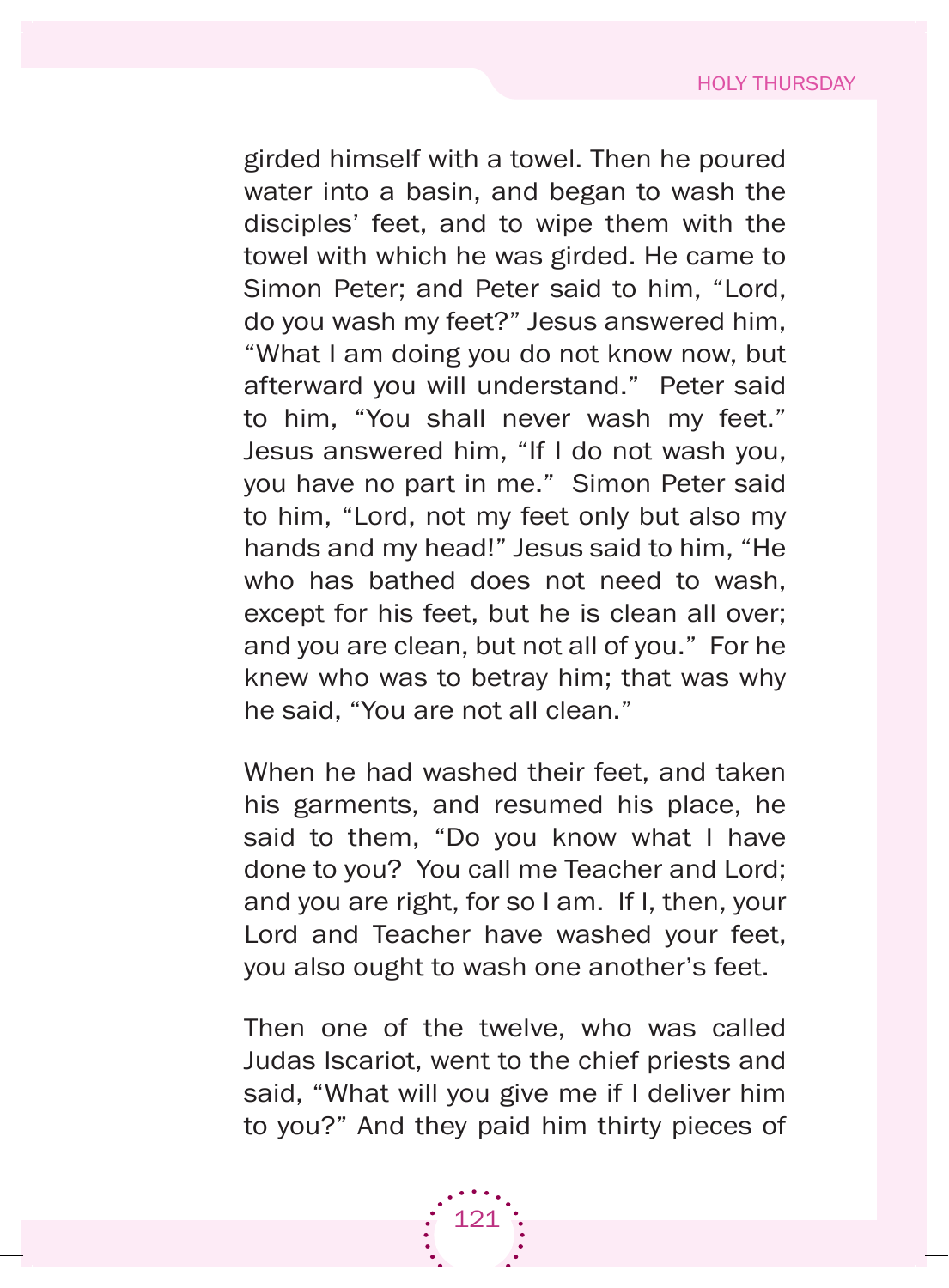silver. And from that moment he sought an opportunity to betray him.

Now on the first day of Unleavened Bread the disciples came to Jesus, saying, "Where will you have us prepare for you to eat the Passover?" He said, "Go into the city to such a one, and say to him, 'The Teacher says, My time is at hand; I will keep the Passover at your house with my disciples." And the disciples did as Jesus had directed them, and they prepared the Passover.

When it was evening, he sat at table with the twelve disciples; and as they were eating, he said, "Truly, I say to you, one of you will betray me." And they were very sorrowful, and began to say to him one after another, "Is it I, Lord?" He answered, "He who has dipped his hand in the dish with me, will betray me. The Son of man goes as it is written of him, but woe to that man by whom the Son of man is betrayed! It would have been better for that man if he had not been born." Judas, who betrayed him, said, "Is it I, Master?" He said to him, "You have said so."

Now as they were eating,[d] Jesus took bread, and blessed, and broke it, and gave it to the disciples and said, "Take, eat; this is

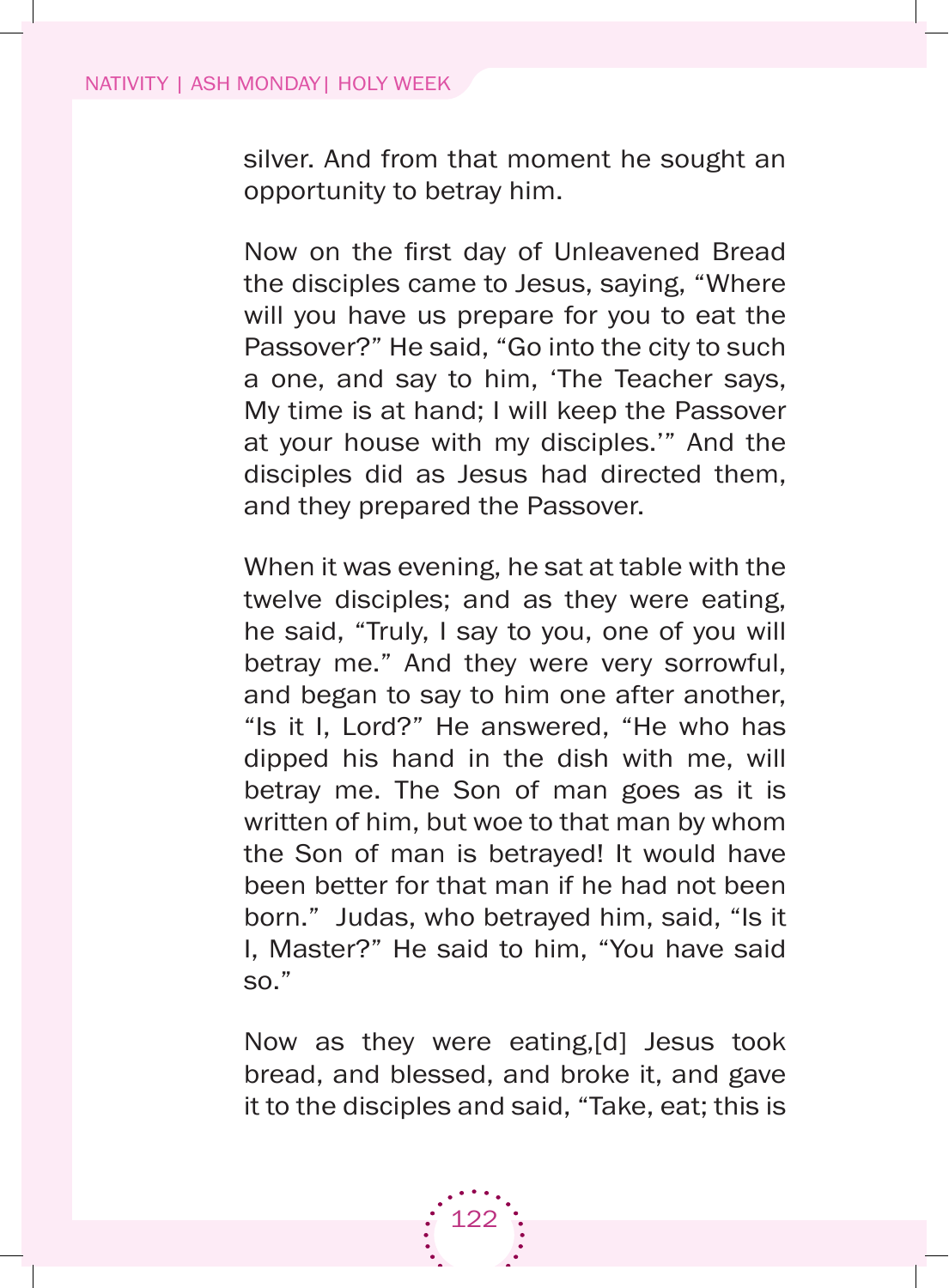my body." And he took a cup, and when he had given thanks he gave it to them, saying, "Drink of it, all of you; for this is my blood of the[e] covenant, which is poured out for many for the forgiveness of sins. I tell you I shall not drink again of this fruit of the vine until that day when I drink it new with you in my father's kingdom."

and when they had sung a hymn, they went out to the Mount of Olives.

A: Glory to You Christ, our Lord.

**HOMILY** 

Congregation sits

#### washinG oF the Feet

Congregation stands

- S: Let us pray, peace be with us.
- C: Jesus, our lord and teacher, you gave us the example of humility, service, and total surrender by washing the feet of your disciples at the Last Supper. You asked us to follow this command you have taught us. Lord Jesus, bless us to follow your life-giving command, in obedience and fraternal love, and to keep this spirit in our daily lives. lord of all forever.
- a: amen

**HYMN** 

A Hymn may be sung

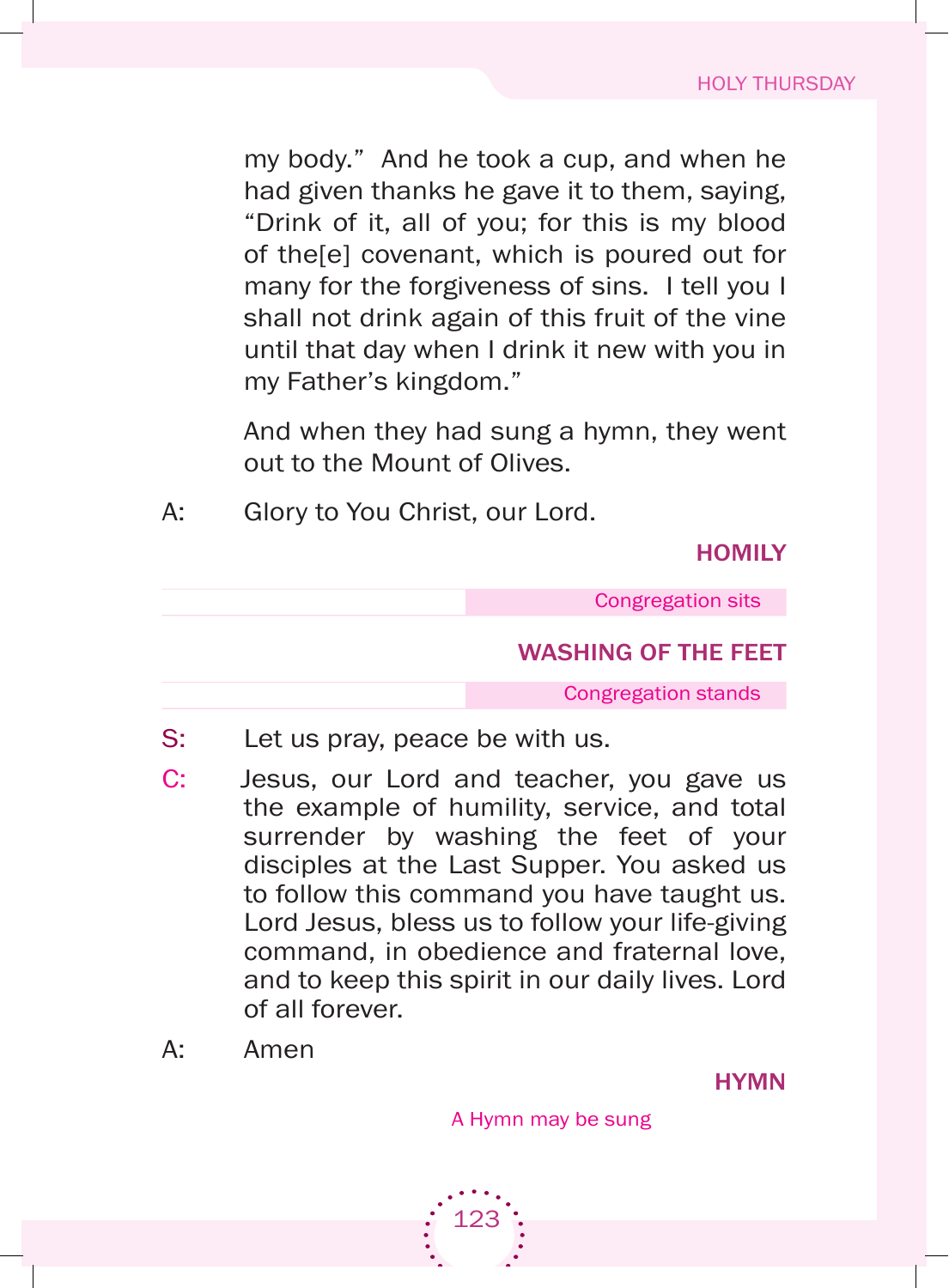#### Congregation sits

Celebrant removes his cape, and ties a white cloth around his waist and goes to wash the feet of the twelve. The altar servers assist. The celebrant washes the right foot and kisses it. afterwards, he removes the white garment, and puts his cape back on. When the celebrant and servers reach the bema the singing stops.

#### **KAROZUTHA**

Congregation stands

- S: Let us stand with repentance and reverence and implore "Lord have mercy on us."
- A: Lord, have mercy on us.
- s: Jesus, you who was led to the desert by the holy spirit and fasted for forty days and forty nights, fill us with the spirit of repentance and penance. let us pray.
- A: Lord, have mercy on us.
- s: lamb of god who takes away the sins of the world, give us the grace to do penance for our sins and the sins of the whole world. let us pray.
- A: Lord, have mercy on us

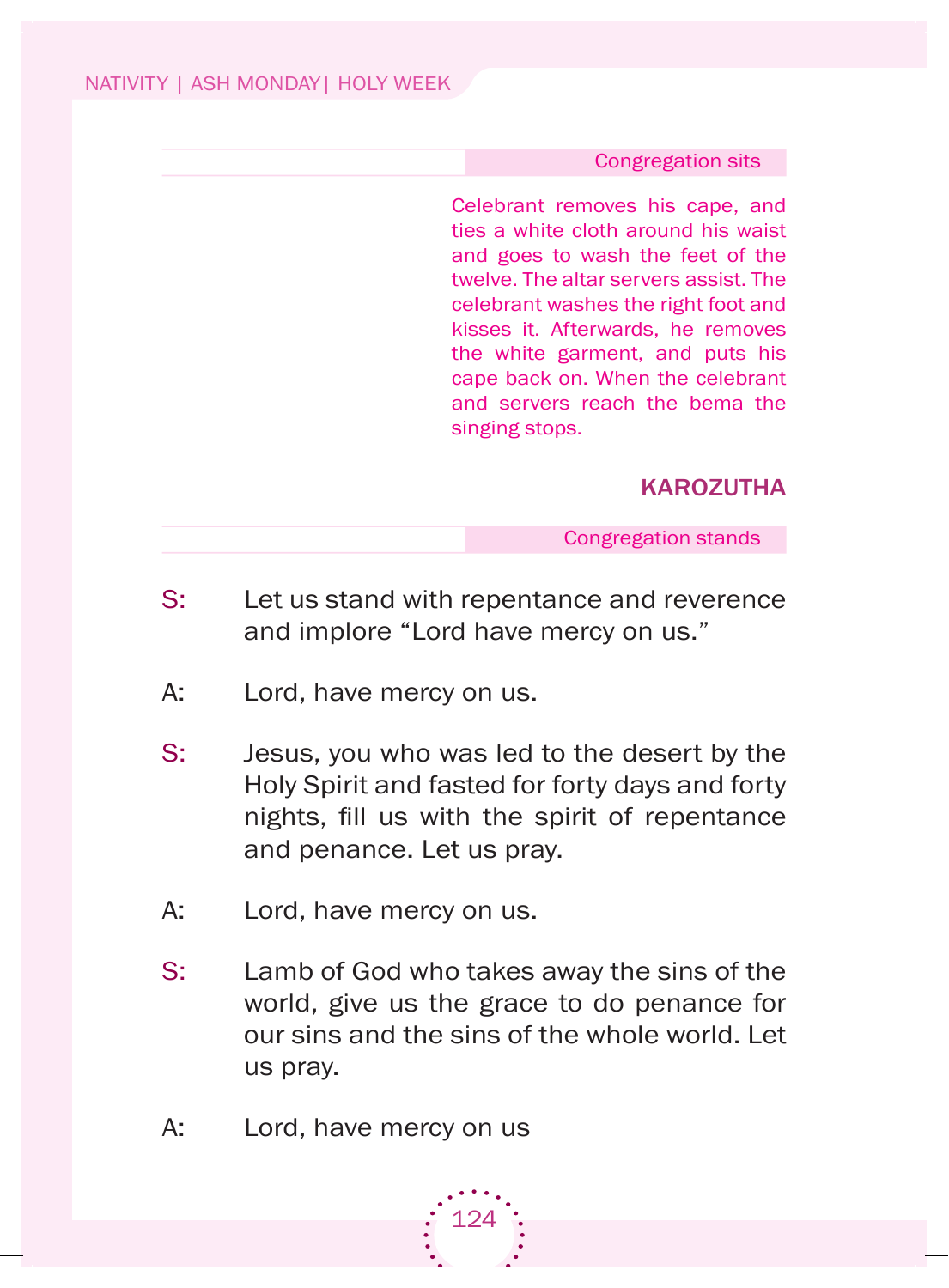- S: Jesus you have said, "I am the bread that came down from heaven, those who eat my flesh and drink my blood will live forever" enable us to attain eternal bliss from receiving your flesh and blood. Let us pray.
- A: Lord, have mercy on us
- s: Jesus you have shown us the path of humility and total surrender through washing the feet of the disciples. We humbly request you to give us the grace to serve our brothers and sisters with meekness. let us pray.
- A: Lord, have mercy on us
- s: lord, you said, "do this in memory of me;" give us the grace to partake in this holy qurbana and to experience your constant saving love throughout our lives. Let us pray.
- A: Lord, have mercy on us
- s: lord, you commanded us to wash one another's feet, give us the grace to live a life of humility and self denial. let us pray.
- A: Lord, have mercy on us
- S: By partaking of the same bread and chalice, strengthen us lord, to grow in love and unity. Let us pray.
- A: Lord, have mercy on us

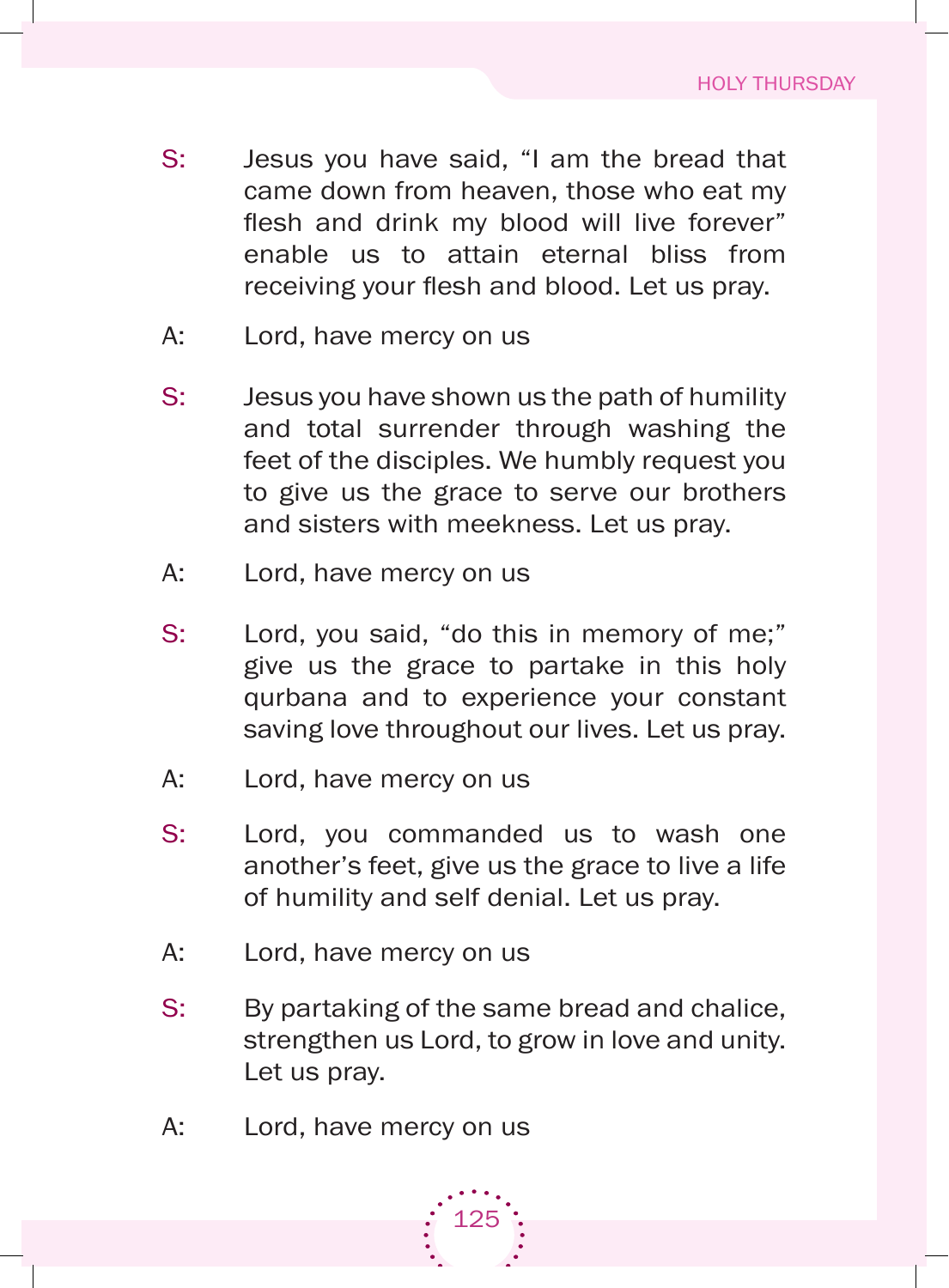- S: Lord, you have commanded us to love one another as you have loved us. give us the grace to live like your loving disciples. let us pray.
- A: Lord, have mercy on us.
- s: Jesus, bless abundantly our holy father Pope Mar ---------, the head of the universal church; our Major Archbishop Mar --------, the father and head of our SyroMalabar Church; our Bishop Mar ------------, the father and head of our diocese, and all other bishops, to lead us in the path of prayer and penance. let us pray.
- A: Lord, have mercy on us.
- s: let us commend one another and ourselves to the father, to the son, and to the holy spirit.
- A: Lord our God, we commend ourselves to you.
- C: God our Father, we thank you for sending your only begotten son as our Paschal Lamb. Strengthen us to love one another through this ineffable gift. help us to live a life of mutual love. lord with your precious body and blood give us eternal life. make us

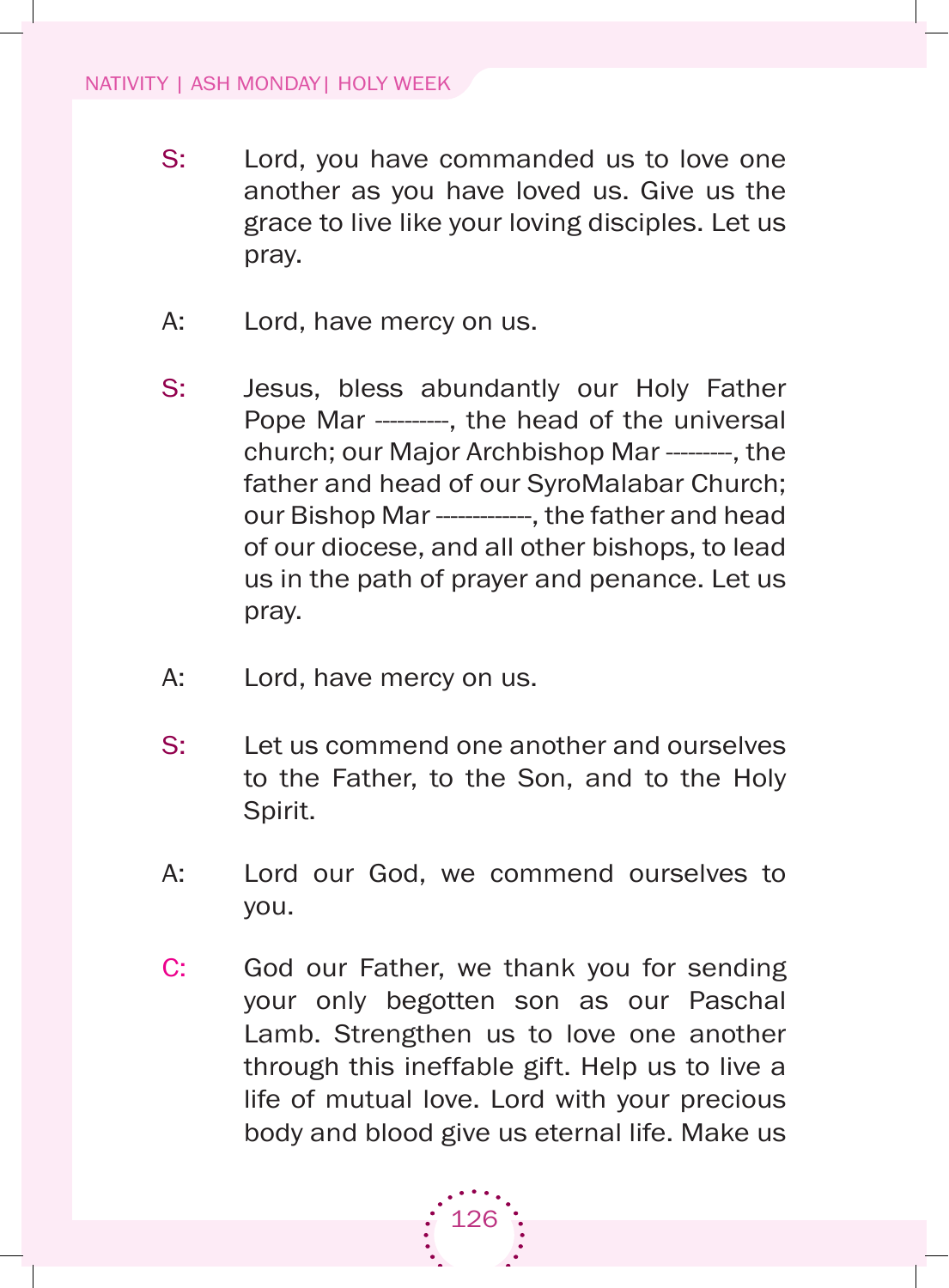worthy to join with you in eternal happiness. Lord of all forever

a: amen

The Qurbana continues with Prayers of imposition of hands



Go to 275

#### hYMn oF MYsteRies

*Come, Let us bless the Lord*

let us meditate in our hearts the lord who was led to the sufferings on the cross. On this holy altar the life giving sacrifice is being offered. let us commemorate his love and along with all the angels; let us sing praise for this ineffable gift; their tongues are like sharp swords.

*Let us hope in the Lord*

let us meditate in our hearts the lord who was led to the sufferings on the cross. On this holy altar the life giving sacrifice is being offered. let us commemorate his love and along with all the angels; let us sing praise for this ineffable gift; their tongues are like sharp swords.

127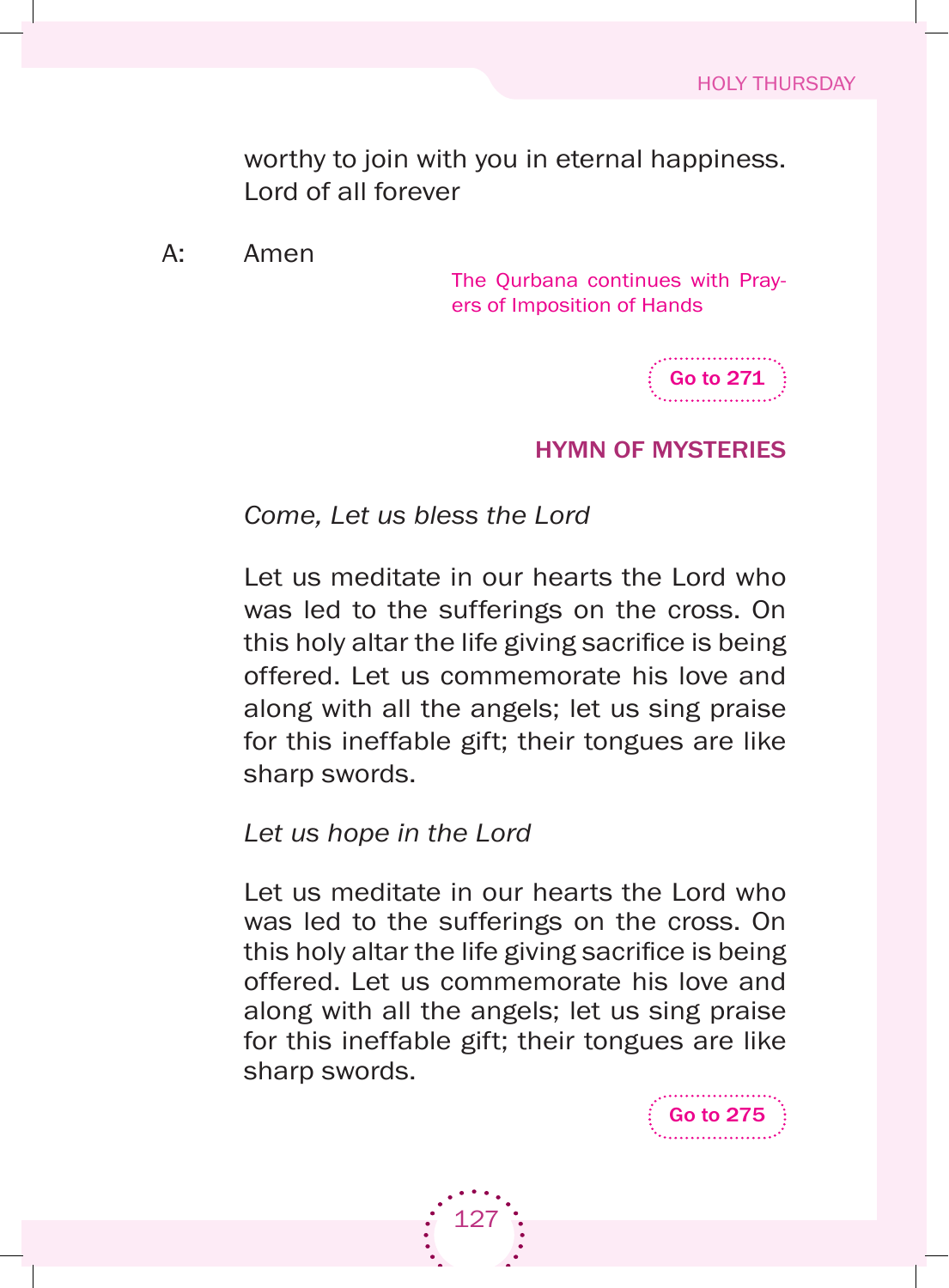# hYMn oF euchaRistic pRaise

A: Let us receive with contrition the holy body and blood of our lord who endured passion for us.



# coMMunion inVitation

s: Blessed is this paschal day with the fulfillment of the redemptive work that begun in the twilight in Egypt. The Passover that Moses observed in Egypt, took its completion in the son of god. let us approach the body of Jesus the paschal lamb, whose body was broken for us.

Go to 301

# thanksGiVinG pRaYeRs

- C: Lord God, you have helped us to listen to your words and adore you with hymns of praises. lord, enable us to embrace the heavenly bliss which you have prepared for us with unceasing hymns and praises. The Father, the Son and the Holy Spirit, the Lord of all, forever.
- A: Amen. Bless us, Lord.
- C: Jesus the master and savior, by the suffering on the cross you have atoned for our sins and enriched us by your precious body and blood. Enable us to live in you eternally